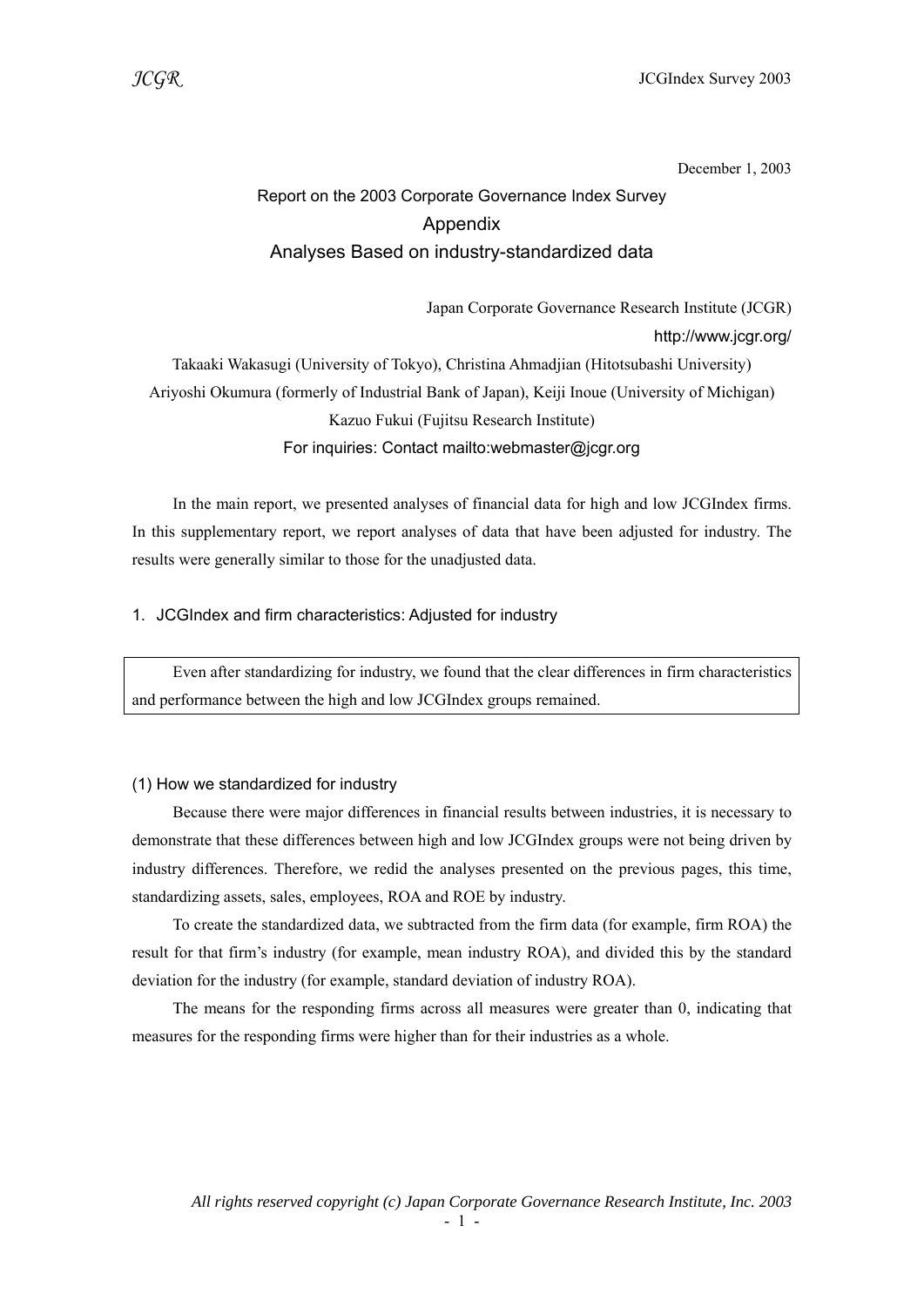#### (2) JCGIndex and firm characteristics

#### a. Rate of foreign ownership



b. CEO age



 The high JCGIndex group was significantly higher (1% level) than the low JCGIndex group.

| All responding firms | 183 |
|----------------------|-----|
| High JCGIndex group  | 30  |
| Low JCGIndex group   | 22  |

 CEOs of the high JCGIndex group were younger than those of the low JCGIndex group, but this difference was not statistically significant (at the 10% level)

| All responding firms | 183 |
|----------------------|-----|
| High JCGIndex group  | 29  |
| Low JCGIndex group   | 23  |

#### (3) JCGIndex and firm size

 We compared the size of firms in the high and low JCGIndex groups, measured by total assets, sales, and number of employees, averaged over the previous 3 years. High JCGIndex firms were larger than low JCGIndex firms and larger than the average for all responding firms, and these differences were statistically significant in all cases.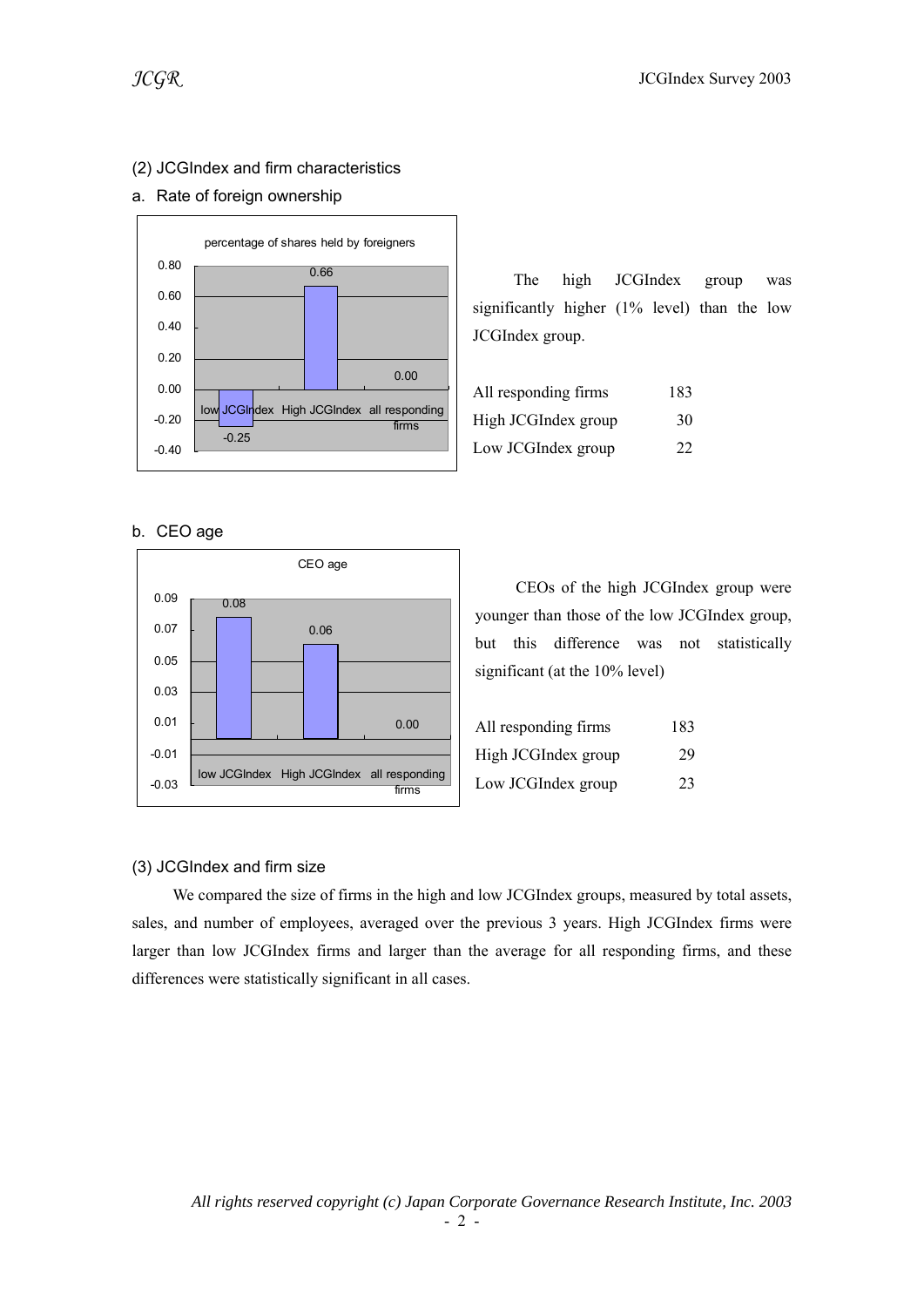

### a. total assets (consolidated, 3 year average)

b. sales



#### c. number of employees



 The high JCGIndex group was significantly higher (1% level) than the low JCGIndex group.

| All responding firms | 179 |
|----------------------|-----|
| High JCGIndex group  | 28  |
| Low JCGIndex group   | 21  |

 The high JCGIndex group was significantly higher (1% level) than the low JCGIndex group.

| All responding firms | 179 |
|----------------------|-----|
| High JCGIndex group  | 28  |
| Low JCGIndex group   | 21  |

 The high JCGIndex group was significantly higher (1% level) than the low JCGIndex group.

| All responding firms | 179 |
|----------------------|-----|
| High JCGIndex group  | 28  |
| Low JCGIndex group   | 21  |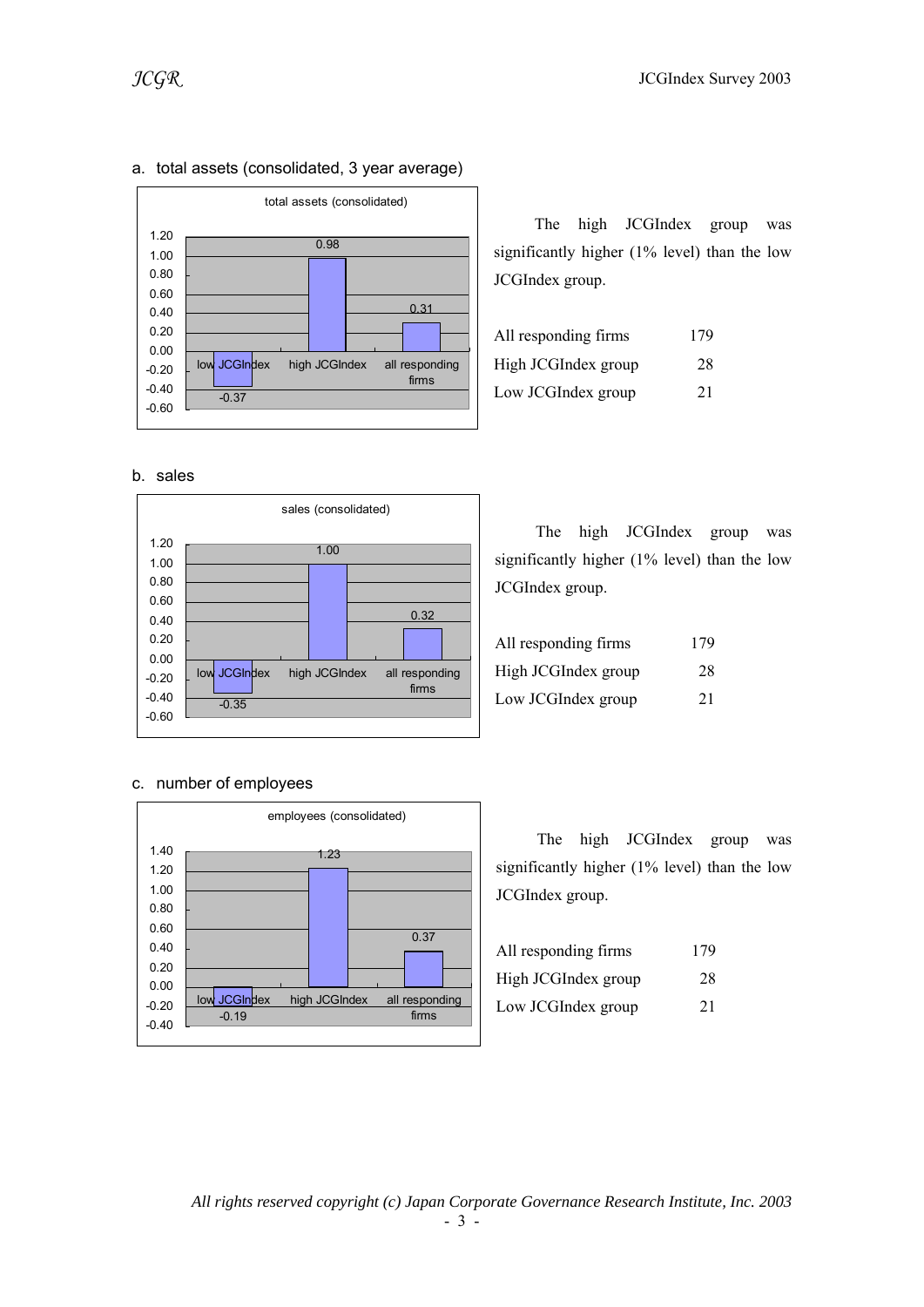## (4) JCGIndex and firm performance

### a. ROA (consolidated, 3 and 5 year average)





#### b. ROE (consolidated, 3 and 5 year average)



### Consolidated, 3 year average

 The high JCGIndex group was higher than the low JCGIndex group, but this difference was not statistically significant (at the 10 % level).

| All responding firms | 175 |
|----------------------|-----|
| High JCGIndex group  | 25  |
| Low JCGIndex group   | 21  |

#### Consolidated, 5 year average

 The high JCGIndex group was significantly higher (10% level) than the low JCGIndex group.

| All responding firms | 156 |
|----------------------|-----|
| High JCGIndex group  | 25  |
| Low JCGIndex group   | 17  |

#### Consolidated, 3 year average

 The high JCGIndex group was significantly higher (5% level) than the low JCGIndex group.

| All responding firms | 174 |
|----------------------|-----|
| High JCGIndex group  | 25  |
| Low JCGIndex group   | 21  |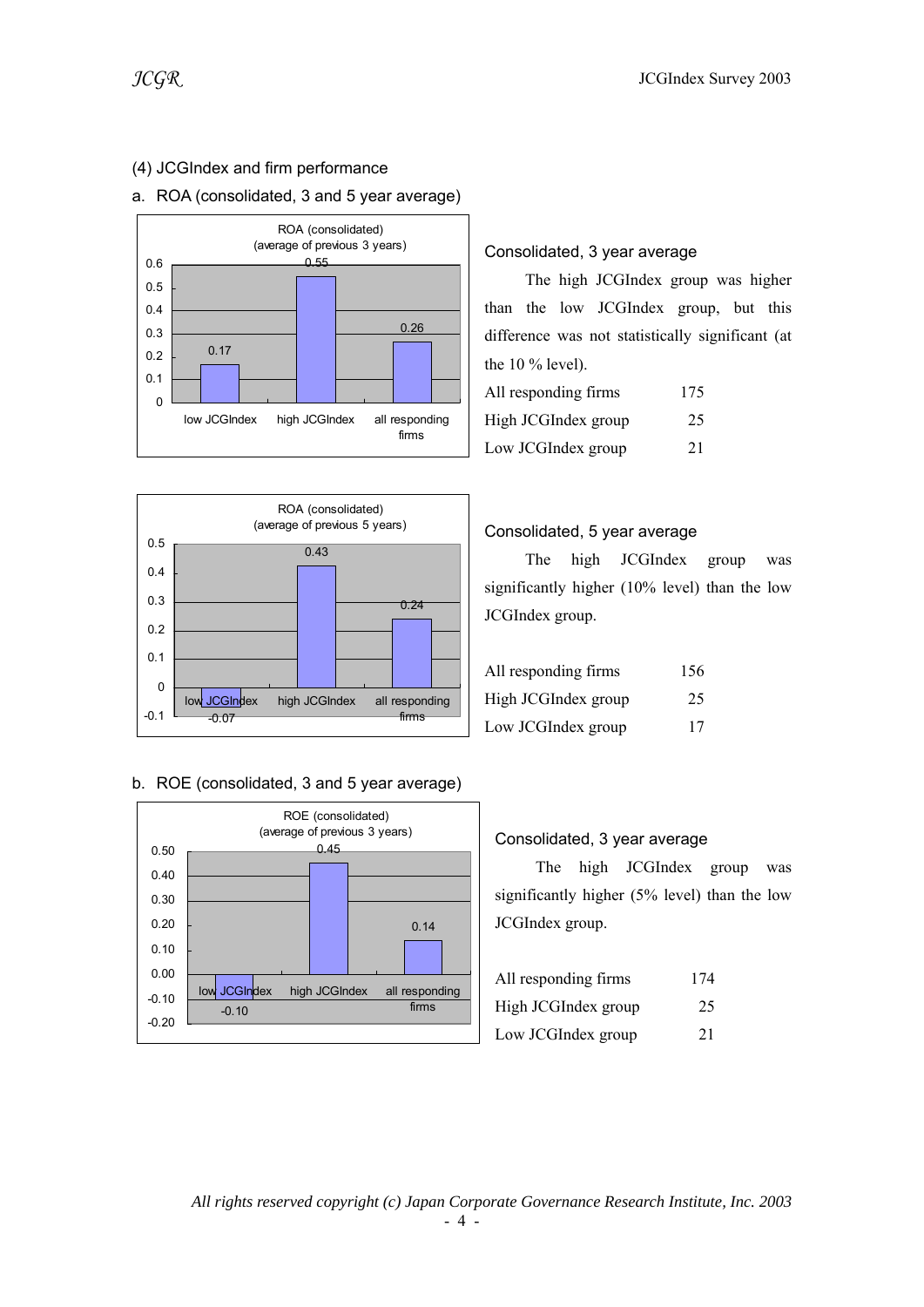

#### (5) JCGIndex and stock return





#### Consolidated, 5 year average

 The high JCGIndex group was significantly higher (5% level) than the low JCGIndex group.

| All responding firms | 156 |
|----------------------|-----|
| High JCGIndex group  | 25  |
| Low JCGIndex group   | 17  |

#### 3 year

 The high JCGIndex group was significantly higher (5% level) than the low JCGIndex group.

| All responding firms | 166 |
|----------------------|-----|
| High JCGIndex group  | 26  |
| Low JCGIndex group   | 23  |

#### 5 year

 The high JCGIndex group was higher than the low JCGIndex group, through the difference was not statistically significant (at the 10% level).

| All responding firms | 161 |
|----------------------|-----|
| High JCGIndex group  | 24  |
| Low JCGIndex group   | 23  |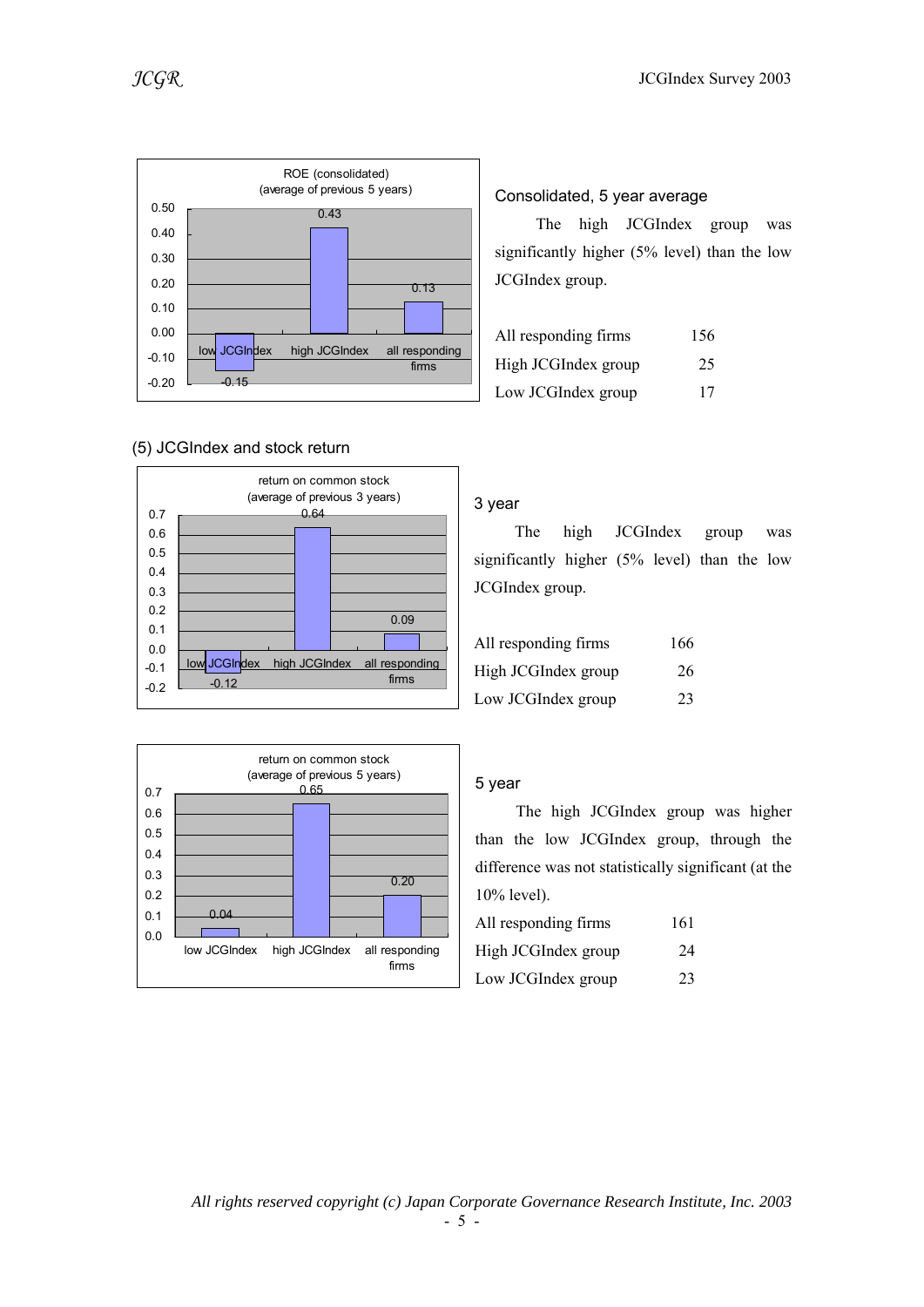

### (6) JCGIndex and employment growth (consolidated, 3 year average)

 The high JCGIndex group was higher than the low JCGIndex group, but this difference was not statistically significant (at the 10 % significance level).

| All responding firms | 181 |
|----------------------|-----|
| High JCGIndex group  | 28  |
| Low JCGIndex group   | 22  |

| item                          | Comparison of<br>high and low JCGIndex groups<br>(significance levels) | Comparison of<br>high JCGIndex group and<br>all responding firms<br>(significance levels) |
|-------------------------------|------------------------------------------------------------------------|-------------------------------------------------------------------------------------------|
| Rate of foreign ownership     | 1%                                                                     | 1%                                                                                        |
| CEO age                       | X                                                                      | X                                                                                         |
| Total assets (3 year average) | 1%                                                                     | 5%                                                                                        |
| Sales (3 years)               | 1%                                                                     | 1%                                                                                        |
| Number of employees (3 years) | 1%                                                                     | $1\%$                                                                                     |
| ROA (3 years)                 | X                                                                      | X                                                                                         |
| ROA (5 years)                 | 10%                                                                    | X                                                                                         |
| ROE (3 years)                 | 1%                                                                     | 5%                                                                                        |
| ROE (5 years)                 | 5%                                                                     | 10%                                                                                       |
| Stock return (3 years)        | 1%                                                                     | $1\%$                                                                                     |
| Stock return (5 years)        | 5%                                                                     | 5%                                                                                        |
| Employment growth (3 years)   | X                                                                      | X                                                                                         |

#### (Table 1) Summary of results for high and low JCGIndex groups, standardized by industry

An X means not statistically significant at the 10% level.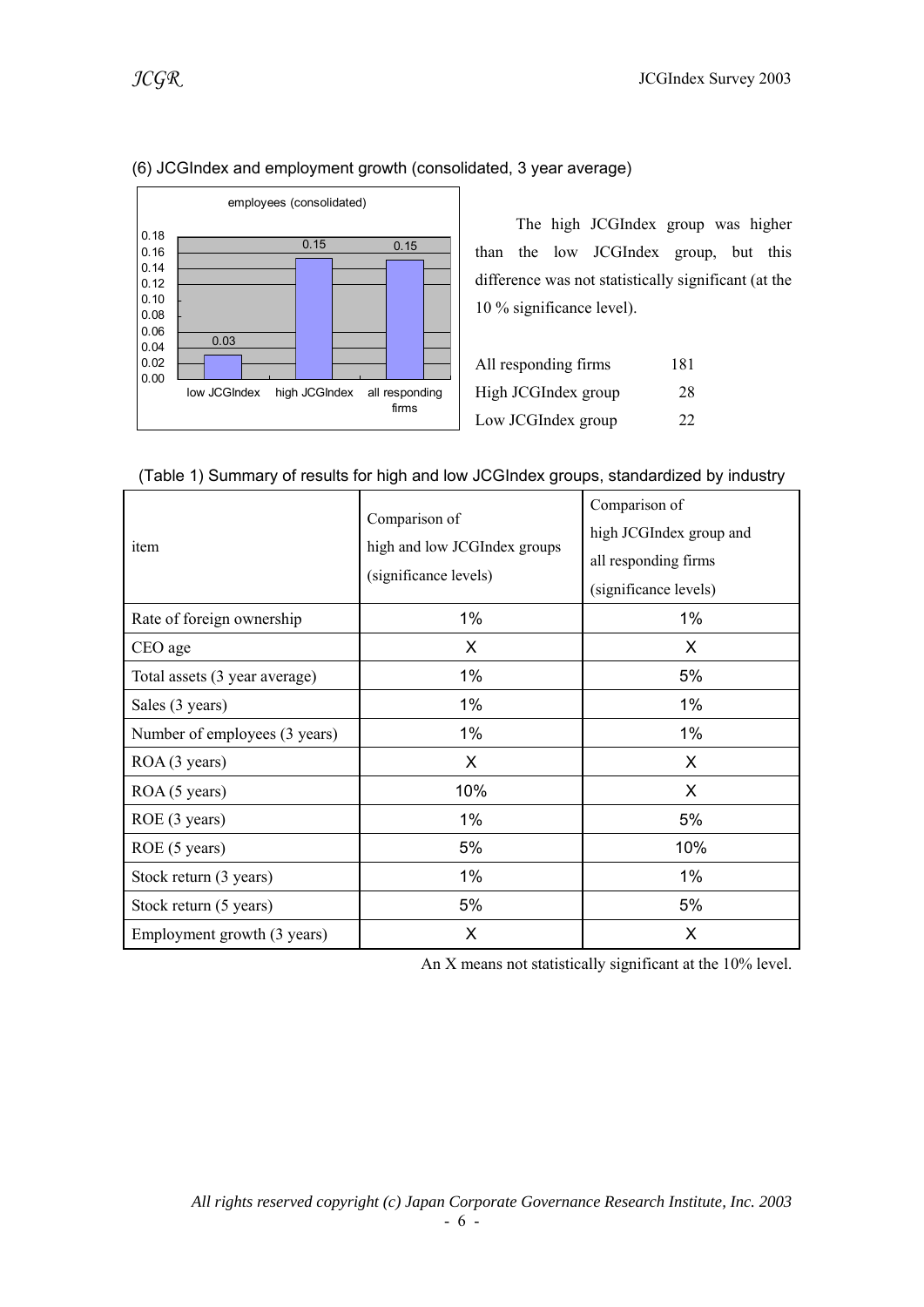#### 2. Relationship between JCGIndex and firm performance by sub-category

 The following analyses compare firm characteristics and performance in high and low groups, for each category. The industry-standardized results show the same pattern as the unstandardized analyses.

#### A. Category I (Corporate objectives and CEO responsibility)





Distribution of Cg1

 Mean: 12.3 Standard deviation: 4.7 Maximum: 23 Minimum 0 High Cg1 group: 42 firms above 17

Low Cg1 group: 23 firms below 7.6

#### (2) Cg1 and firm characteristics

a. Cg1 and rate of foreign ownership



 The rate of foreign ownership was higher in the high Cg1 group, though this difference was not statistically significant (at the 10% level).

| All responding firms | 183 |
|----------------------|-----|
| High Cg1 group       | 42  |
| Low Cg1 group        | 23  |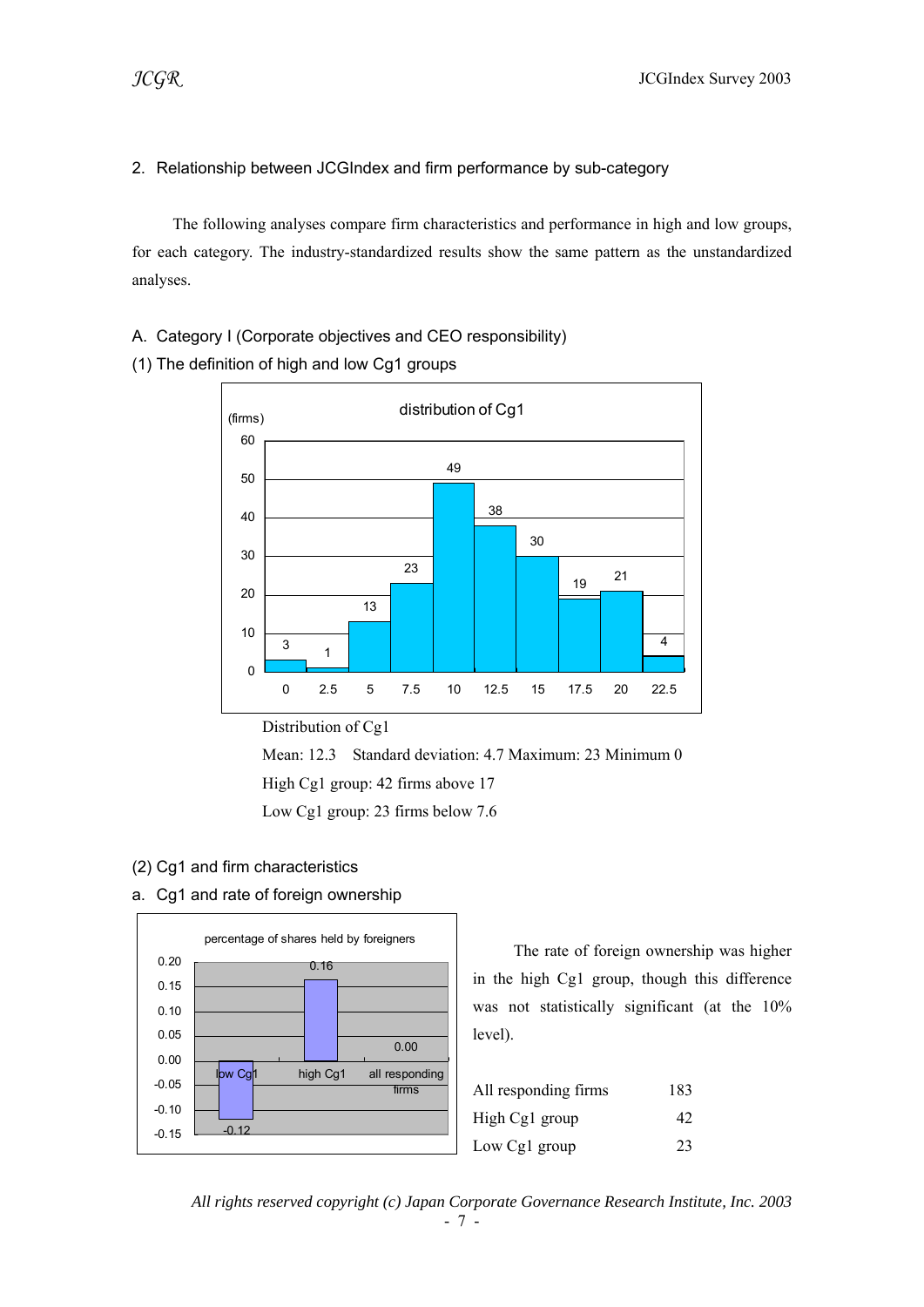### b. Cg1 and CEO age



 CEO age was higher in the high Cg1 group than in the low Cg1 group, though the difference was not statistically significant (at the 10% level).

| All responding firms | 183 |
|----------------------|-----|
| High Cg1 group       | 41  |
| Low Cg1 group        | 23  |

### (3) Cg1 and firm size





|                                              |  |  | The high Cg1 group was significantly |
|----------------------------------------------|--|--|--------------------------------------|
| higher $(1\%$ level) than the low Cg1 group. |  |  |                                      |

| All responding firms | 179 |
|----------------------|-----|
| High Cg1 group       | 38  |
| Low Cg1 group        | 23  |

#### b. Cg1 and sales (consolidated, 3 year average)



| All responding firms | 179 |
|----------------------|-----|
| High Cg1 group       | 38  |
| Low Cg1 group        | 23  |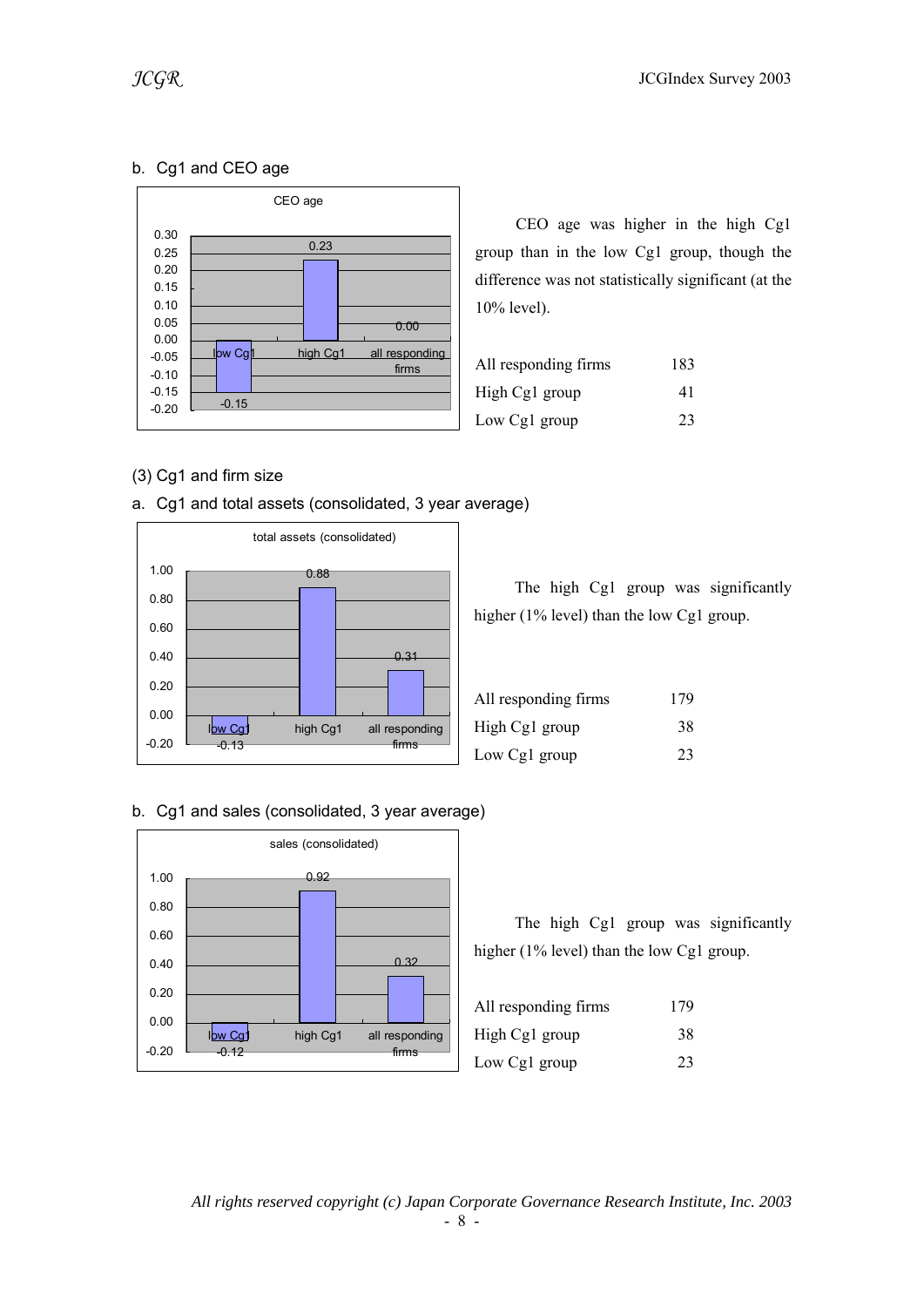

#### c. Cg1 and number of employees (consolidated, 3 year average)

 The high Cg1 group was significantly higher (1% level) higher than the low Cg1 group.

| All responding firms | 179 |
|----------------------|-----|
| High Cg1 group       | 38  |
| Low Cg1 group        | 23  |

#### (4) Cg1 and industry-standardized firm performance

#### a. Cg1 and ROA (consolidated, 3 and 5 year average)

 The high Cg1 group was higher than the low Cg1 group, though this difference was not statistically significant (at the 10% level).



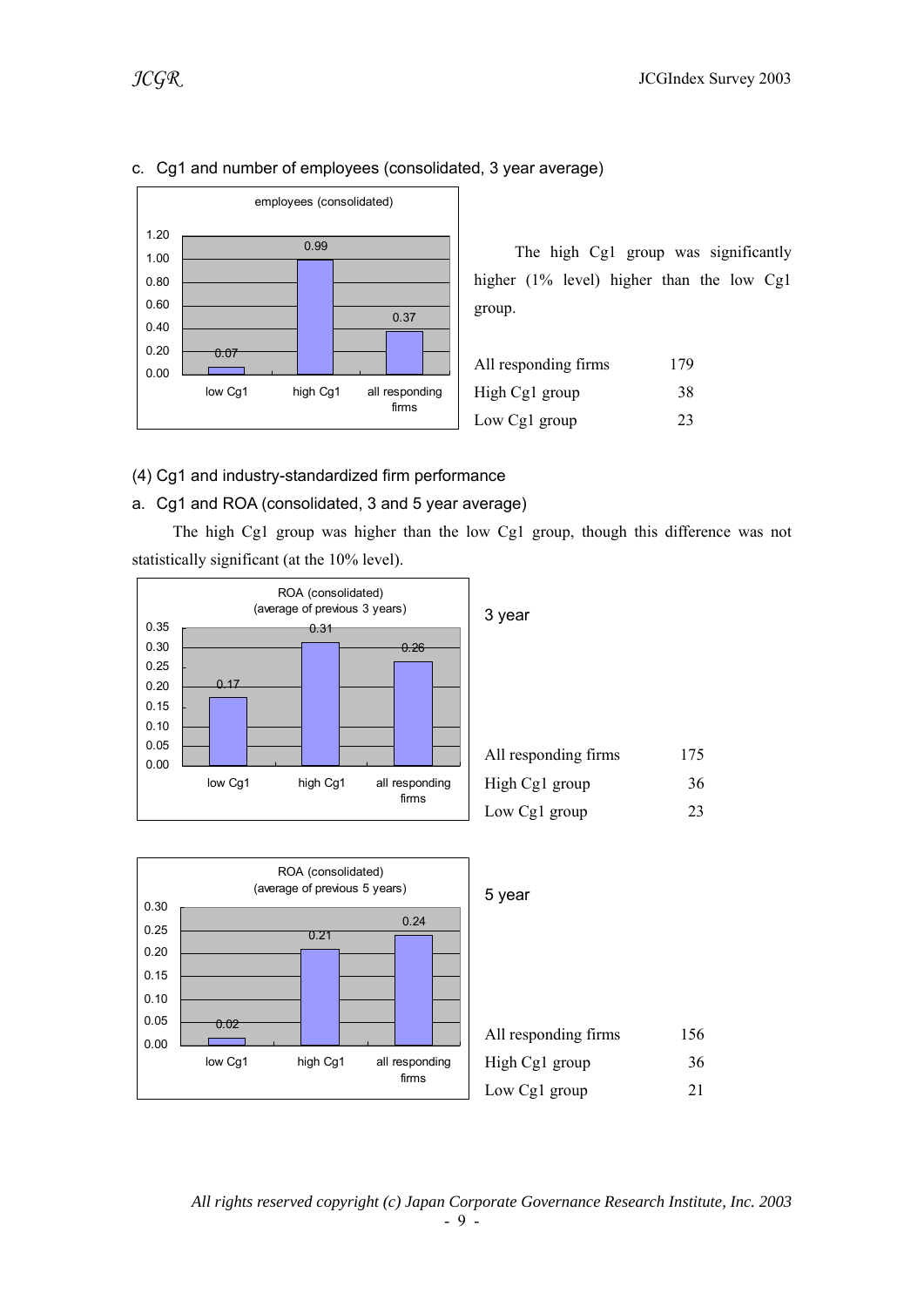### b. Cg1 and ROE (consolidated, 3 and 5 year average)

 The high Cg1 group was higher than the low Cg1 group, though this difference was not statistically significant (at the level of 10%).





### (5) Cg1 and stock returns (3 and 5 year)

Because we adjusted for risk by standardizing by industry, we did not calculate beta's.

![](_page_9_Figure_8.jpeg)

### 3 year

| All responding firms | 166 |
|----------------------|-----|
| High Cg1 group       | 37  |
| Low Cg1 group        | 22. |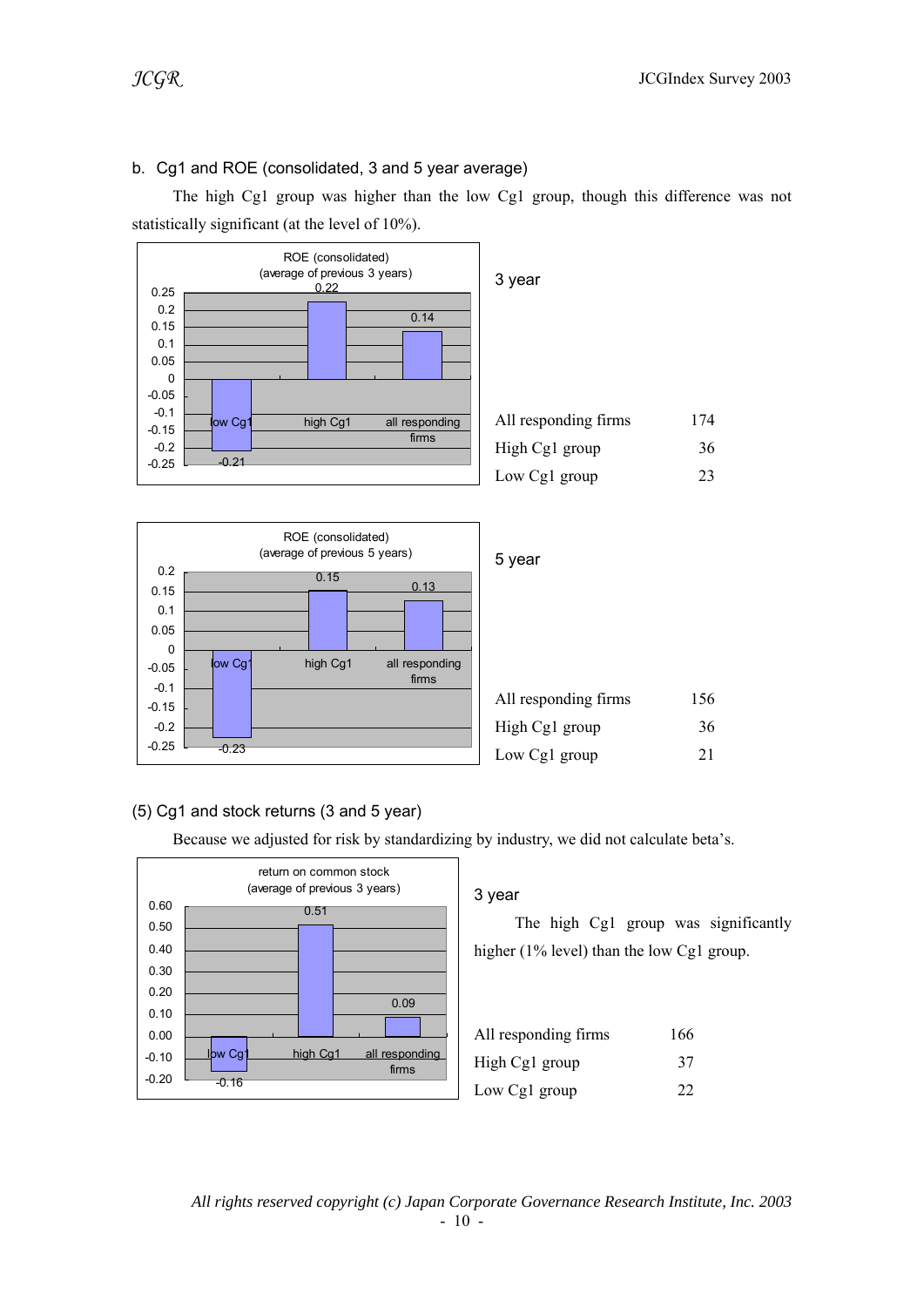![](_page_10_Figure_1.jpeg)

![](_page_10_Figure_2.jpeg)

5 year

 The high Cg1 group was higher than the low Cg1 group, though this difference was not statistically significant (at the 10% level).

| All responding firms | 161 |
|----------------------|-----|
| High Cg1 group       | 35  |
| Low Cg1 group        | 22  |

![](_page_10_Figure_6.jpeg)

The high Cg1 group was higher than the

low Cg1 group, though this difference was not statistically significant (at the 10% level).

| All responding firms | 181 |
|----------------------|-----|
| High Cg1 group       | 38  |
| Low Cg1 group        | 23  |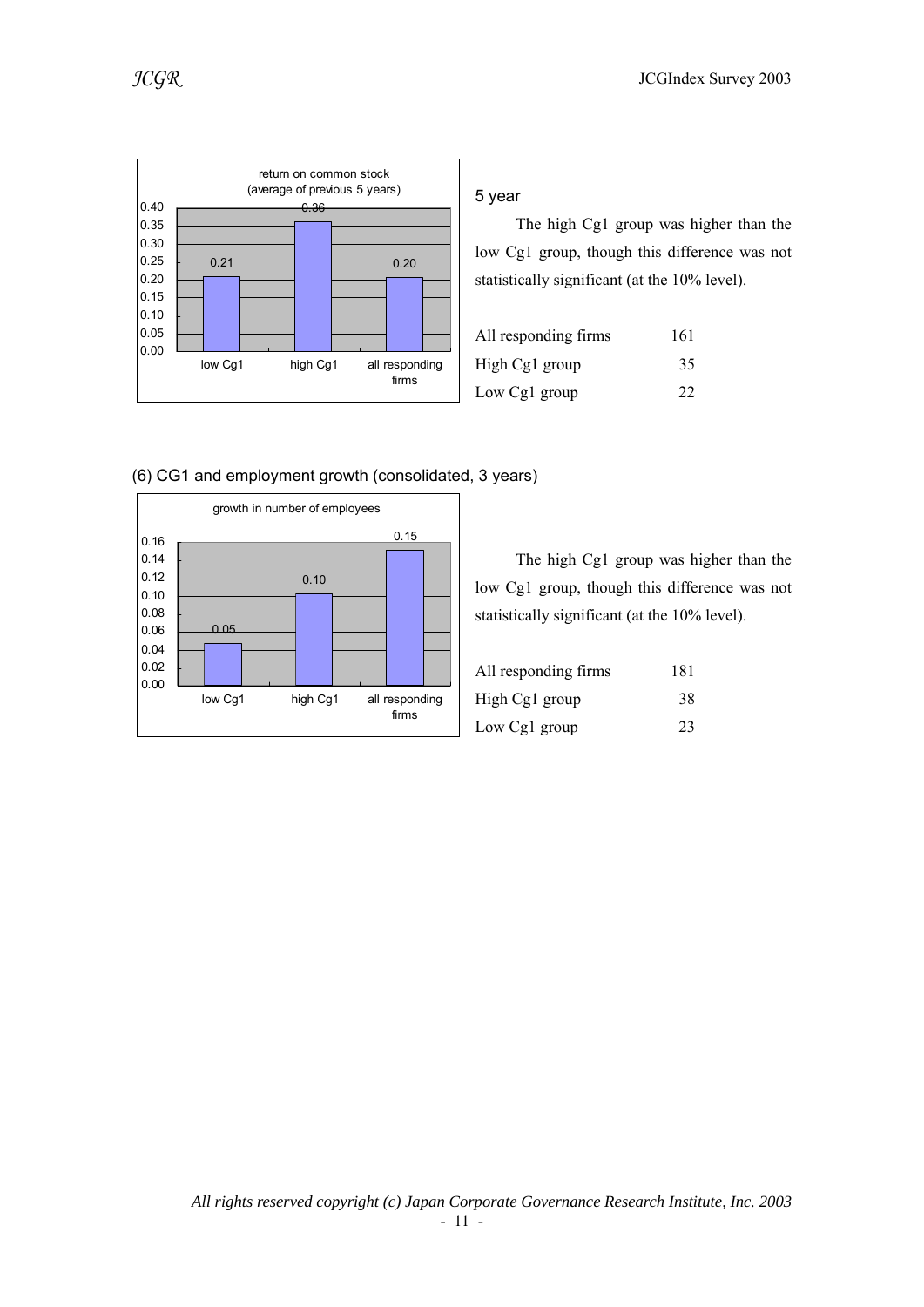| item                          | Comparison of<br>high and low Cg1 groups<br>(significance levels) | Comparison of<br>high Cg1 group and<br>all responding firms<br>(significance levels) |
|-------------------------------|-------------------------------------------------------------------|--------------------------------------------------------------------------------------|
| Rate of foreign ownership     | X.                                                                | X                                                                                    |
| CEO age                       | 10%                                                               | 10%                                                                                  |
| Total assets (3 year average) | $1\%$                                                             | 5%                                                                                   |
| Sales (3 years)               | 1%                                                                | 5%                                                                                   |
| Number of employees (3 years) | 1%                                                                | 5%                                                                                   |
| ROA (3 years)                 | $\times$                                                          | X                                                                                    |
| ROA (5 years)                 | X                                                                 | X                                                                                    |
| ROE (3 years)                 | 10%                                                               | X                                                                                    |
| ROE (5 years)                 | X                                                                 | X                                                                                    |
| Stock return (3 years)        | $1\%$                                                             | $1\%$                                                                                |
| Stock return (5 years)        | X                                                                 | X.                                                                                   |
| Employment growth (3 years)   | X                                                                 | X                                                                                    |

(Table A2-1) Summary of results for high and low Cg1 groups, standardized by industry

An X means not statistically significant at the 10% level.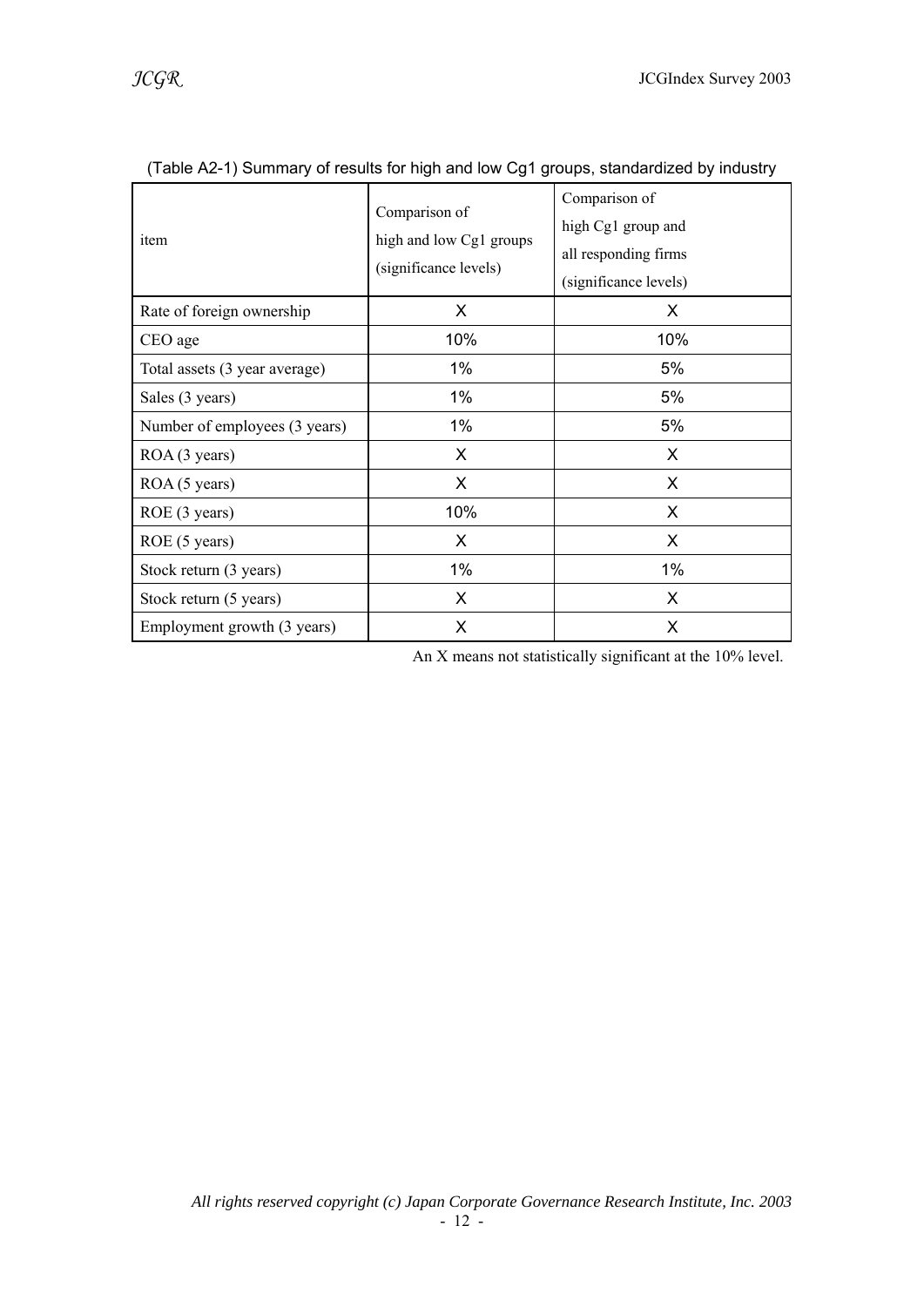- B. Category II (Structure and function of board of directors)
- (1) The definition of high and low Cg2 groups

![](_page_12_Figure_4.jpeg)

 Distribution of Cg2 Mean: 6.1 Standard deviation: 4.9 Maximum: 25 Minimum 0 High Cg2 group: 30 firms above 11 Low Cg2 group: 11 firms below 1.2

- (2) Cg2 and firm characteristics
- a. Cg2 and rate of foreign ownership

![](_page_12_Figure_8.jpeg)

| All responding firms | 183 |
|----------------------|-----|
| High Cg2 group       | 30  |
| Low Cg2 group        | 11  |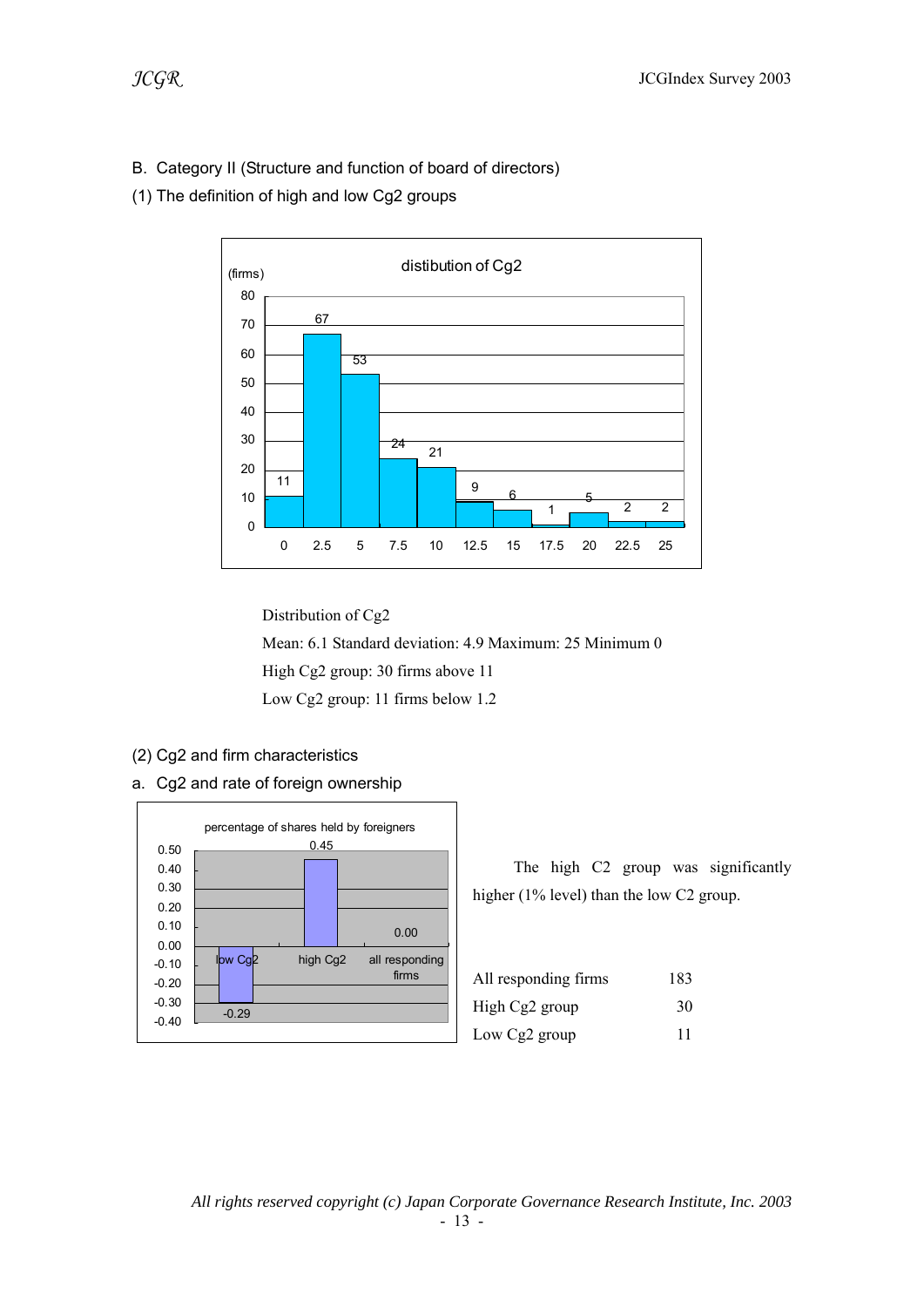## b. Cg2 and CEO age

![](_page_13_Figure_3.jpeg)

 While CEO age in the Cg2 group was higher than the low Cg2 group, this difference was not statistically significant (at the 10% level).

| All responding firms | 183 |
|----------------------|-----|
| High Cg2 group       | 28  |
| Low Cg2 group        | 10  |

### (3) C2 and firm size

![](_page_13_Figure_7.jpeg)

![](_page_13_Figure_8.jpeg)

|  |  |                                              | The high Cg2 group was significantly |
|--|--|----------------------------------------------|--------------------------------------|
|  |  | higher $(1\%$ level) than the low Cg2 group. |                                      |

| All responding firms | 179 |
|----------------------|-----|
| High Cg2 group       | 26  |
| Low Cg2 group        | 10  |

#### b. Cg2 and sales (consolidated, 3 year average)

![](_page_13_Figure_12.jpeg)

| All responding firms | 179 |
|----------------------|-----|
| High Cg2 group       | 26  |
| Low Cg2 group        | 10  |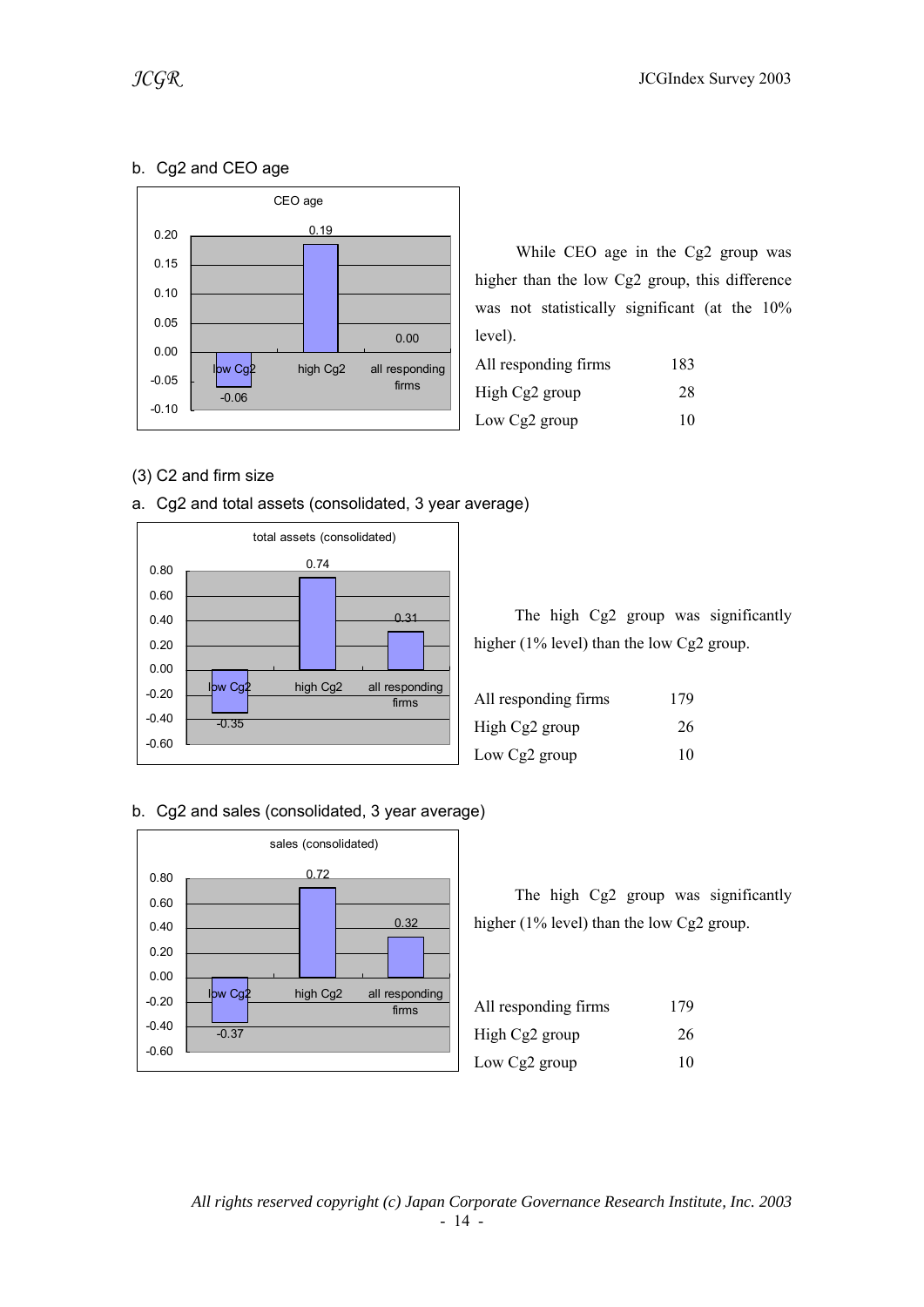![](_page_14_Figure_2.jpeg)

#### c. Cg2 and number of employees (consolidated, 3 year average)

### (4) Cg2 and ROA and ROE

![](_page_14_Figure_5.jpeg)

![](_page_14_Figure_6.jpeg)

![](_page_14_Figure_7.jpeg)

#### 3 year

 The low Cg2 group was significantly higher (10% level) than the high Cg2 group.

The high Cg2 group was significantly

higher (1% level) than the low Cg2 group.

All responding firms 179 High Cg2 group  $26$ Low Cg2 group  $10$ 

| All responding firms | 175 |
|----------------------|-----|
| High Cg2 group       | 25  |
| Low Cg2 group        | 10  |

#### 5 year

 The low Cg2 group was higher than the high Cg2 group, though this difference was not statistically significant (at the 10% level).

| All responding firms | 156 |
|----------------------|-----|
| High Cg2 group       | 25  |
| Low Cg2 group        | 8   |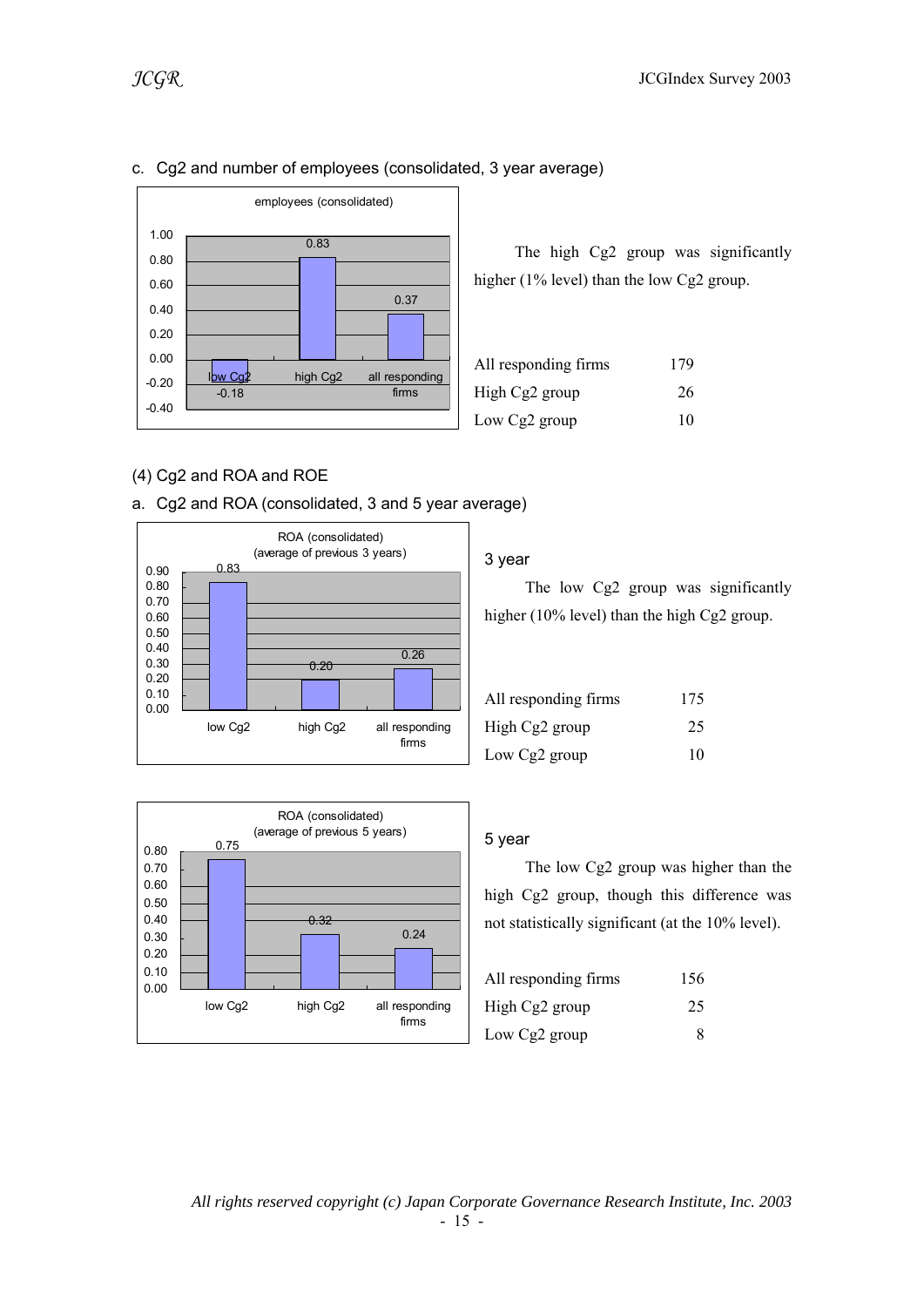#### b. Cg2 and ROE (consolidated, 3 and 5 year average)

 ROE was actually higher in the low Cg2 group for the 3 and 5 year data, though this difference was not statistically significant (at the 10% level).

![](_page_15_Figure_4.jpeg)

![](_page_15_Figure_5.jpeg)

#### (5) Cg2 and stock returns (3 and 5 year)

 The high Cg2 group was higher than the low Cg2 group, though this difference was not statistically significant (at the 10% level). Because we adjusted for risk by standardizing the data by industry, we did not calculate beta's.

![](_page_15_Figure_8.jpeg)

*All rights reserved copyright (c) Japan Corporate Governance Research Institute, Inc. 2003*  - 16 -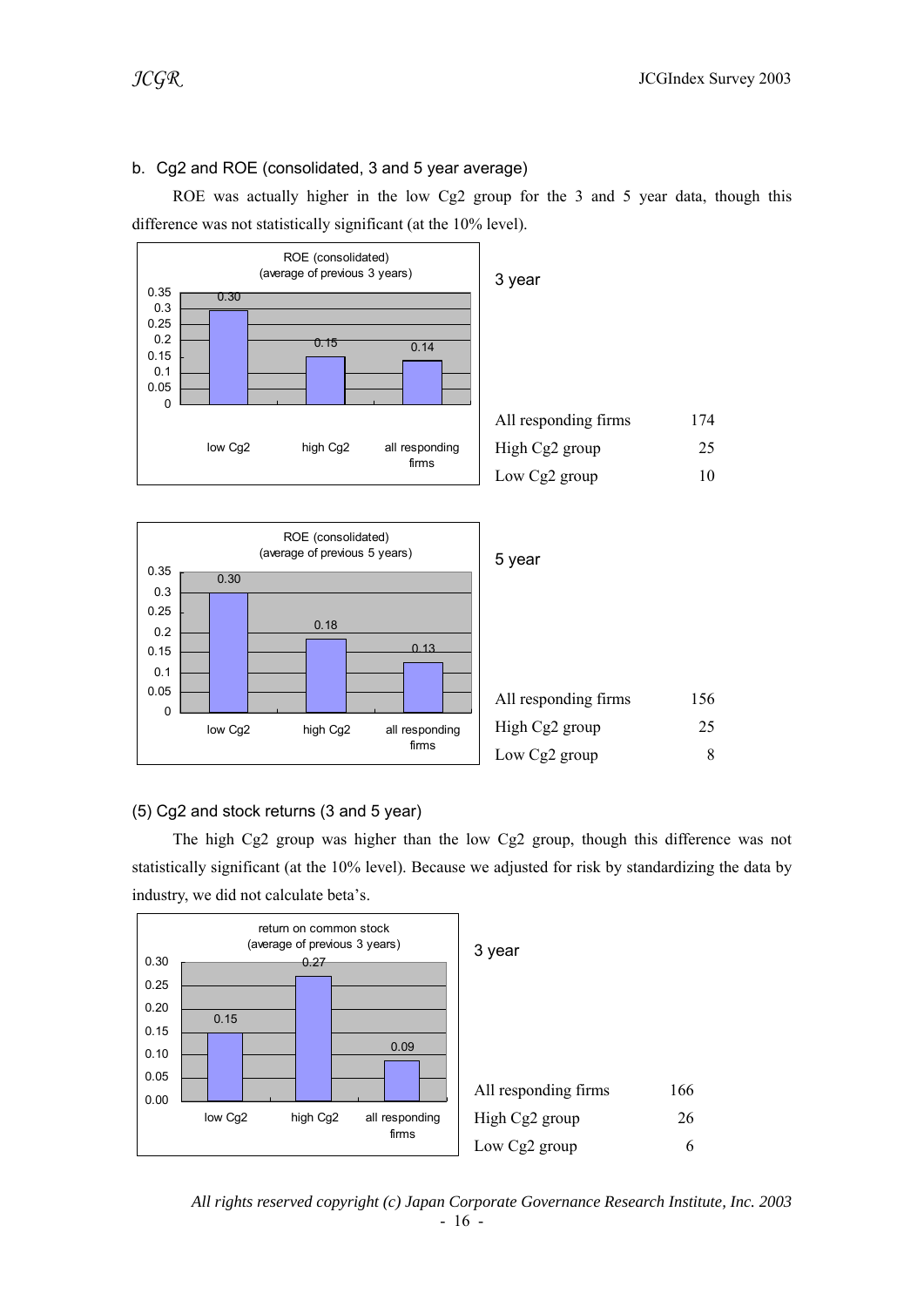![](_page_16_Figure_2.jpeg)

![](_page_16_Figure_3.jpeg)

![](_page_16_Figure_4.jpeg)

| 5 year               |     |
|----------------------|-----|
| All responding firms | 161 |
| High Cg2 group       | 23  |
| Low Cg2 group        |     |

 The high Cg2 group was higher than the low Cg2 group, though this difference was not statistically significant (at the 10% level).

| All responding firms | 181 |
|----------------------|-----|
| High Cg2 group       | 26  |
| Low Cg2 group        | 10  |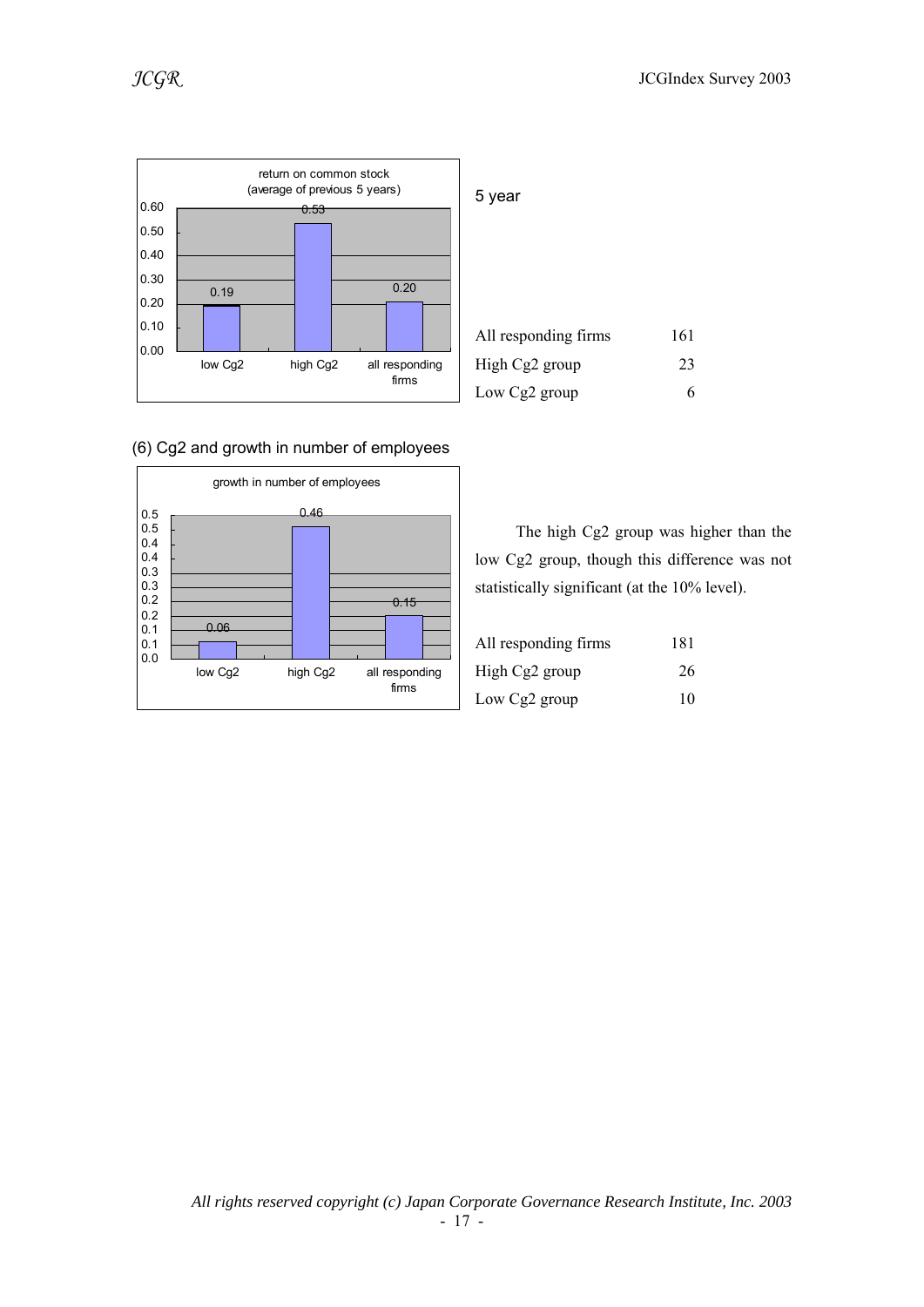| item                          | Comparison of<br>high and low Cg2 group<br>(significance levels) | Comparison of<br>high Cg2 group and<br>all responding firms<br>(significance levels) |
|-------------------------------|------------------------------------------------------------------|--------------------------------------------------------------------------------------|
| Rate of foreign ownership     | 1%                                                               | 1%                                                                                   |
| CEO age                       | X                                                                | X                                                                                    |
| Total assets (3 year average) | 1%                                                               | 10%                                                                                  |
| Sales (3 years)               | $1\%$                                                            | 10%                                                                                  |
| Number of employees (3 years) | 1%                                                               | 10%                                                                                  |
| ROA (3 years)                 | 10%                                                              | X                                                                                    |
| ROA (5 years)                 | X                                                                | X                                                                                    |
| ROE (3 years)                 | X                                                                | X                                                                                    |
| ROE (5 years)                 | X                                                                | X                                                                                    |
| Stock return (3 years)        | X                                                                | X                                                                                    |
| Stock return (5 years)        | X                                                                | 1%                                                                                   |
| Employment growth (3 years)   | X                                                                | 10%                                                                                  |

(Table A2-2) Summary of results for high and low Cg2 groups, standardized by industry

An X means not statistically significant at the 10% level.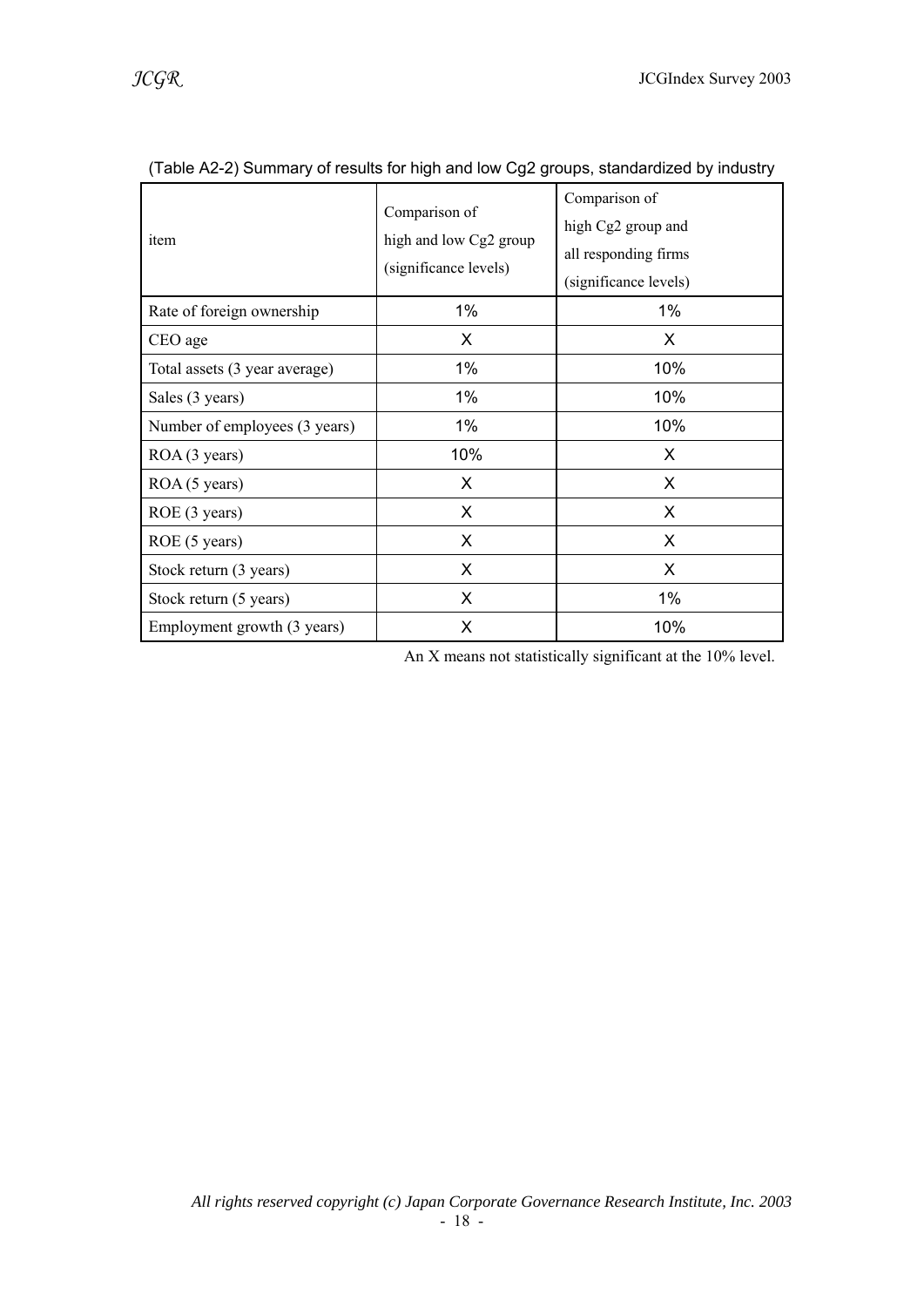### C. Category III (Management system)

### (1) The definition of high and low Cg3 groups

![](_page_18_Figure_4.jpeg)

 Distribution of Cg3 Mean: 11.6 Standard deviation: 4.4 Maximum: 21 Minimum 0 High Cg3 group: 38 firms above 16 Low Cg3 group: 32 firms below 7.3

- (2) Cg3 and firm characteristics
- a. Cg3 and rate of foreign ownership

![](_page_18_Figure_8.jpeg)

| All responding firms | 183 |
|----------------------|-----|
| High Cg3 group       | 37  |
| Low Cg3 group        | 31  |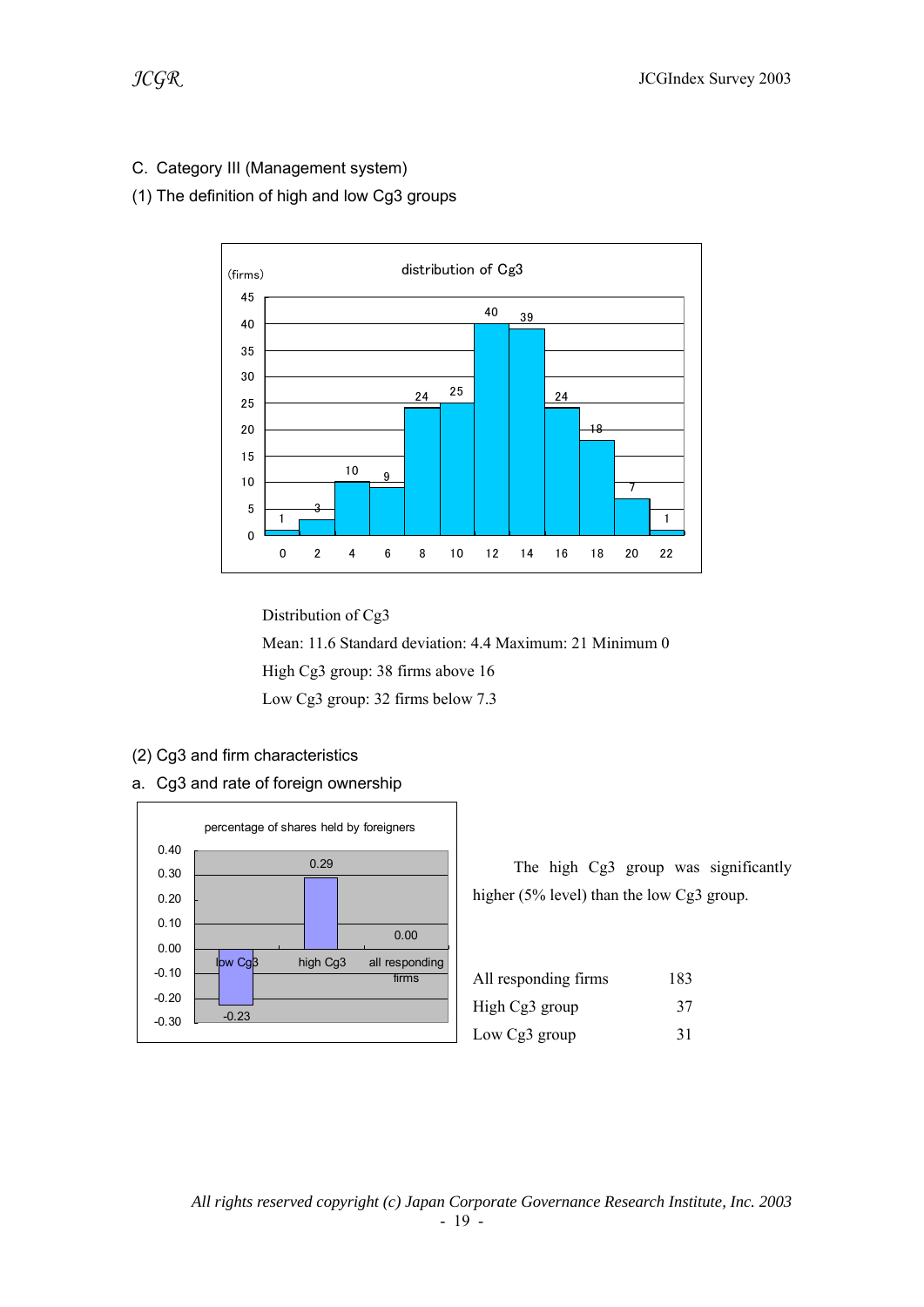## b. Cg3 and CEO age

![](_page_19_Figure_3.jpeg)

 The high Cg3 group was younger than the low Cg3 group, though this difference was not statistically significant (at the 10% level).

| All responding firms | 183 |
|----------------------|-----|
| High Cg3 group       | 38  |
| Low Cg3 group        | 32  |

### (3) Cg3 and firm size

![](_page_19_Figure_7.jpeg)

![](_page_19_Figure_8.jpeg)

|                                              |  |  | The high Cg3 group was significantly |
|----------------------------------------------|--|--|--------------------------------------|
| higher $(1\%$ level) than the low Cg3 group. |  |  |                                      |

| All responding firms | 179 |
|----------------------|-----|
| High Cg3 group       | 40  |
| Low Cg3 group        | 29  |

### b. Cg3 and sales (consolidated, 3 year average)

![](_page_19_Figure_12.jpeg)

| All responding firms | 179 |
|----------------------|-----|
| High Cg3 group       | 40  |
| Low Cg3 group        | 29  |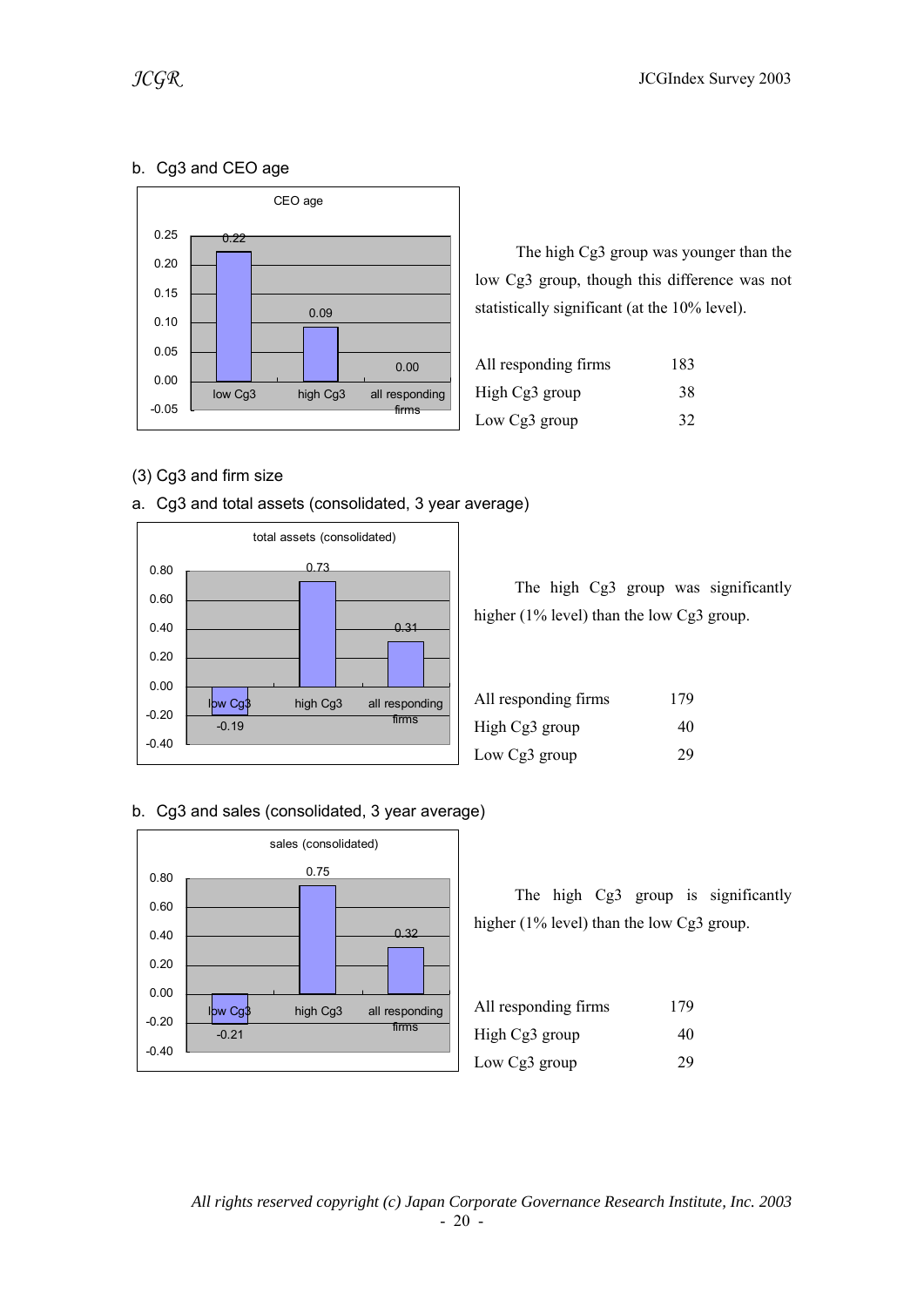![](_page_20_Figure_2.jpeg)

#### c. Cg3 and number of employees (consolidated, 3 year average)

 The high Cg3 group was significantly higher (1% level) than the low Cg3 group.

| All responding firms | 179 |
|----------------------|-----|
| High Cg3 group       | 40  |
| Low Cg3 group        | 29  |

#### (4) Cg3 and ROA and ROE

#### a. Cg3 and ROA (consolidated, 3 and 5 year average)

 The high Cg3 group was higher than the low Cg3 group, though this different was not statistically significant (at the 10% level).

![](_page_20_Figure_9.jpeg)

![](_page_20_Figure_10.jpeg)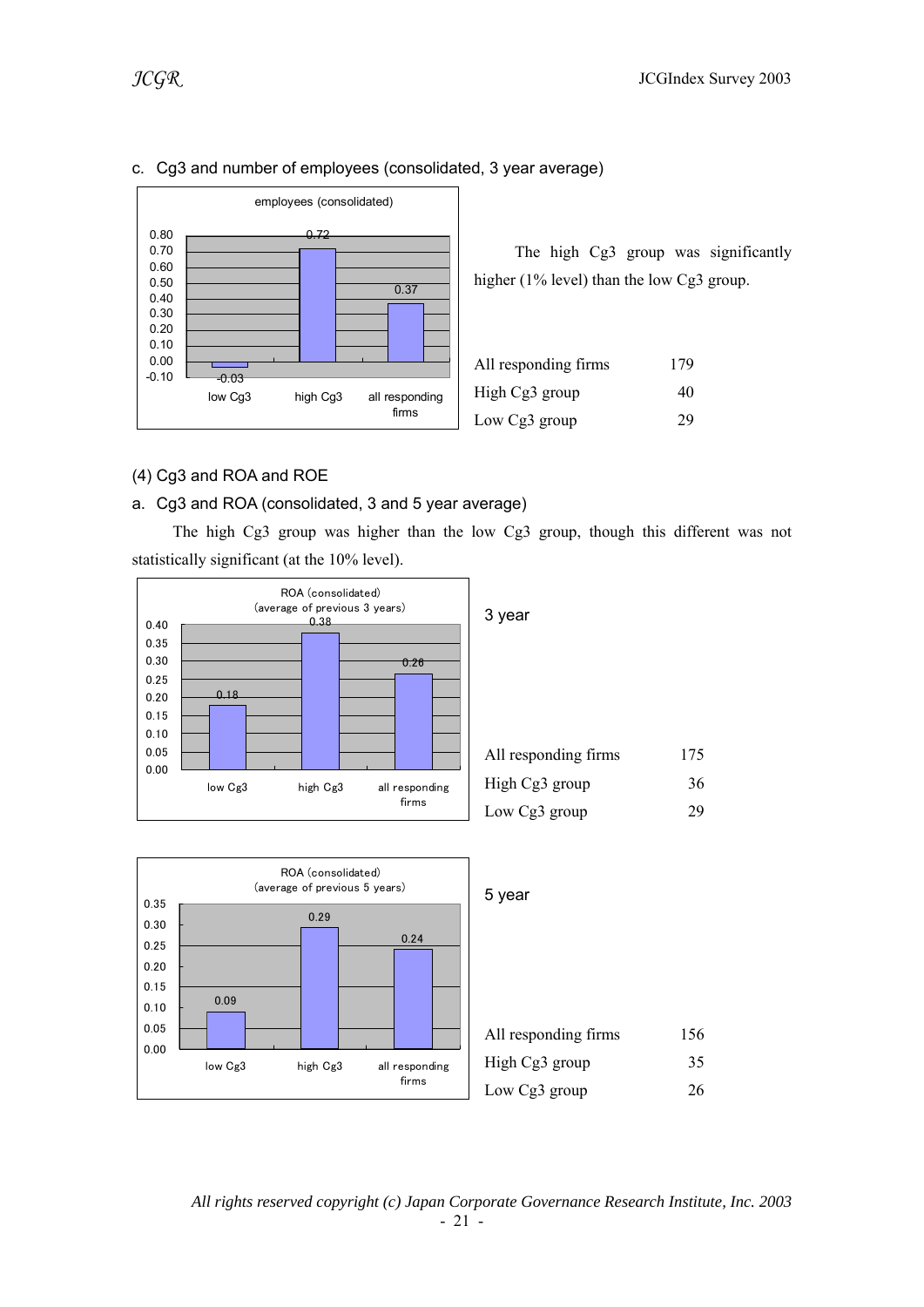![](_page_21_Figure_1.jpeg)

|         | ROE (consolidated)<br>(average of previous 3 years) |
|---------|-----------------------------------------------------|
| 0.3     | 0.27                                                |
| 0.25    |                                                     |
| 0.2     |                                                     |
| 0.15    | 0.14                                                |
| 0.1     |                                                     |
| 0.05    |                                                     |
| 0       |                                                     |
| $-0.05$ | ow Cg3<br>high Cg3<br>all responding                |
|         | firms                                               |
| $-0.1$  |                                                     |
| $-0.15$ | $-0.11$                                             |
|         |                                                     |

### b. Cg3 and ROE (consolidated, 3 and 5 year average)

#### 3 year

 The high Cg3 group was significantly higher (10% level) than the low Cg3 group.

| All responding firms | 174 |
|----------------------|-----|
| High Cg3 group       | 36  |
| Low Cg3 group        | 29  |

![](_page_21_Figure_7.jpeg)

#### 5 year

 The high Cg3 group was higher than the low Cg3 group, though this difference was not statistically significant (at the 10% level).

| All responding firms | 156 |
|----------------------|-----|
| High Cg3 group       | 35  |
| Low Cg3 group        | 26  |

#### (5) Cg3 and stock return (3 and 5 years)

 Stock returns were higher for the high Cg3 group, for both 3 and 5 years. This difference, however, was not statistically significant. Because we adjusted for risk by standardizing for industry, we did not calculate beta's.

![](_page_21_Figure_13.jpeg)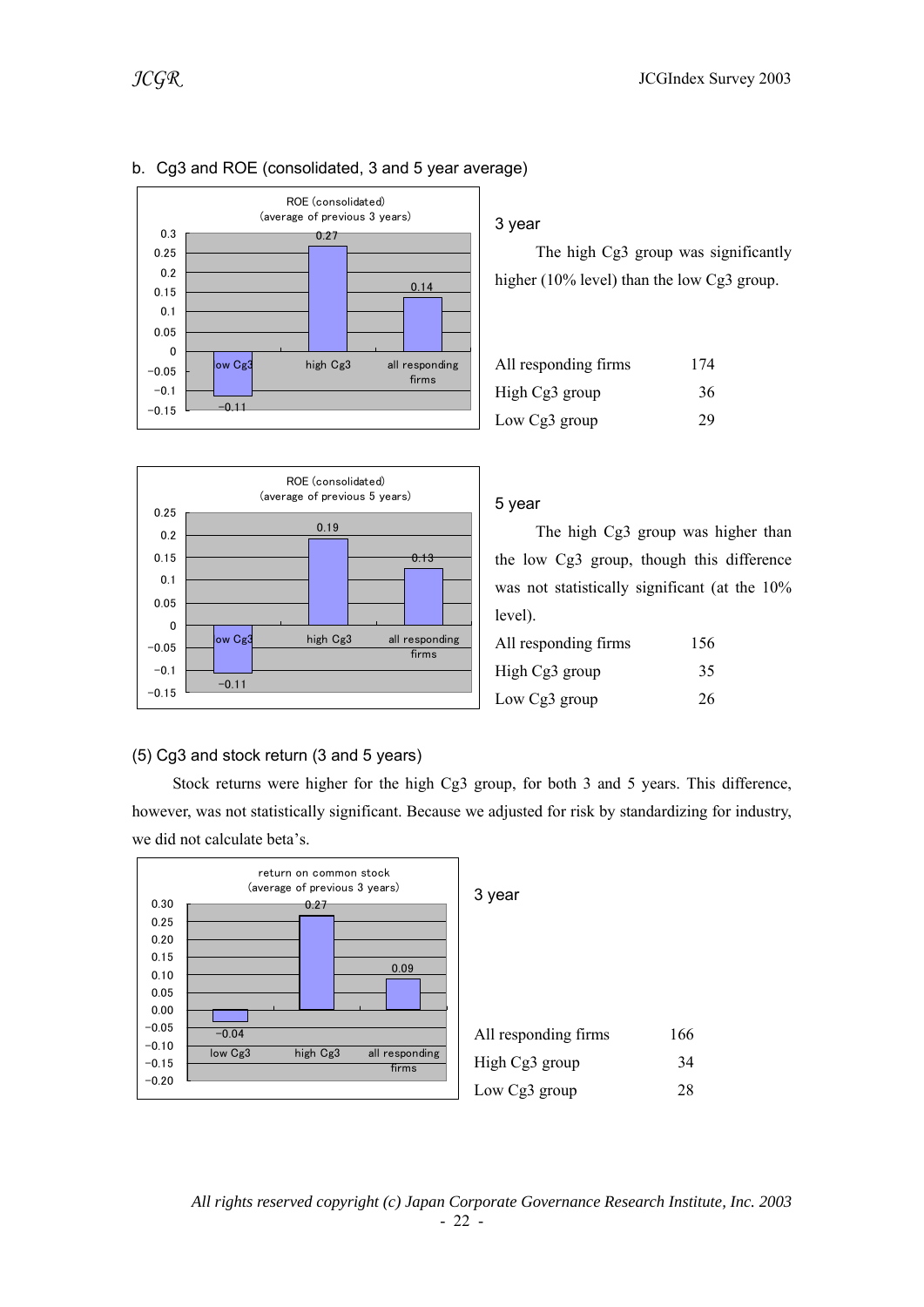![](_page_22_Figure_2.jpeg)

![](_page_22_Figure_3.jpeg)

![](_page_22_Figure_4.jpeg)

 The high Cg3 group was higher than the low Cg3 group, though this difference was not statistically significant (at the 10% level).

| All responding firms | 181 |
|----------------------|-----|
| High Cg3 group       | 40  |
| Low Cg3 group        | 30  |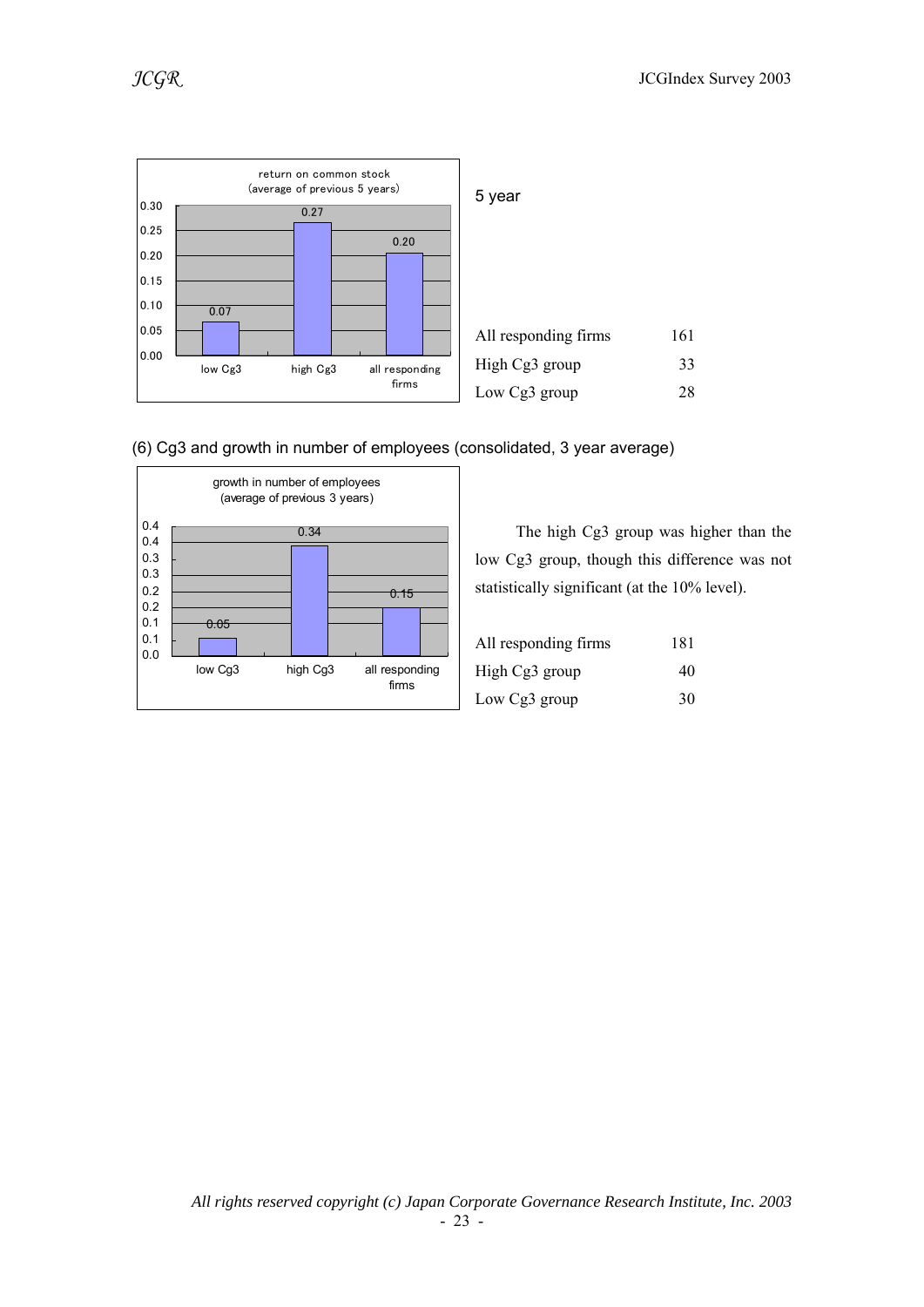| item                          | Comparison of<br>high and low Cg3 groups<br>(significance levels) | Comparison of<br>high Cg3 group and<br>all responding firms<br>(significance levels) |
|-------------------------------|-------------------------------------------------------------------|--------------------------------------------------------------------------------------|
| Rate of foreign ownership     | 5%                                                                | 5%                                                                                   |
| CEO age                       | X.                                                                | X                                                                                    |
| Total assets (3 year average) | 1%                                                                | 5%                                                                                   |
| Sales (3 years)               | 1%                                                                | 5%                                                                                   |
| Number of employees (3 years) | 1%                                                                | 10%                                                                                  |
| ROA (3 years)                 | X                                                                 | X.                                                                                   |
| ROA (5 years)                 | X                                                                 | X                                                                                    |
| ROE (3 years)                 | 10%                                                               | X.                                                                                   |
| ROE (5 years)                 | X.                                                                | X.                                                                                   |
| Stock return (3 years)        | $\mathsf{X}$                                                      | X                                                                                    |
| Stock return (5 years)        | X                                                                 | X.                                                                                   |
| Employment growth (3 years)   | X                                                                 | X                                                                                    |

(Table A2-3) Summary of results for high and low Cg3 groups, standardized by industry

An X means not statistically significant at the 10% level.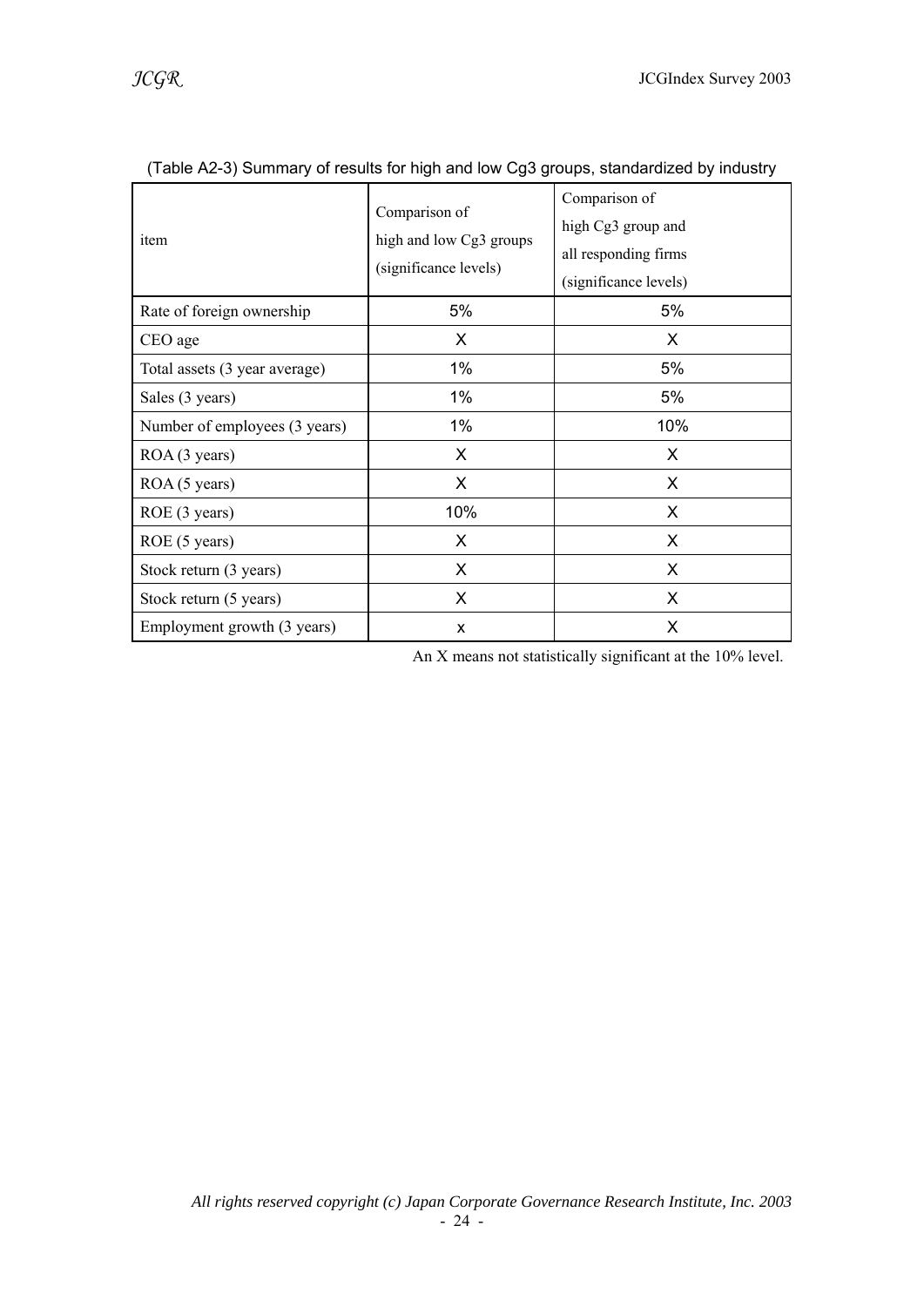### D. Category IV (Transparency and communication to shareholders)

(1) The definition of high and low Cg4 groups

![](_page_24_Figure_4.jpeg)

 Distribution of Cg4 Mean: 7.7 Standard deviation: 3.2 Maximum: 15 Minimum 0 High Cg4 group: 37 firms above 10.9 Low Cg4 group: 23 firms below 4.5

 The results for Category IV, which captures transparency and communication to shareholders, were very interesting. Except for CEO age, the high Cg4 group was higher than the low Cg4 group on all dimensions, and the statistical significance levels were all 1%. Firms that are serious about transparency and communication to shareholders perform well, and these are important features of corporate governance.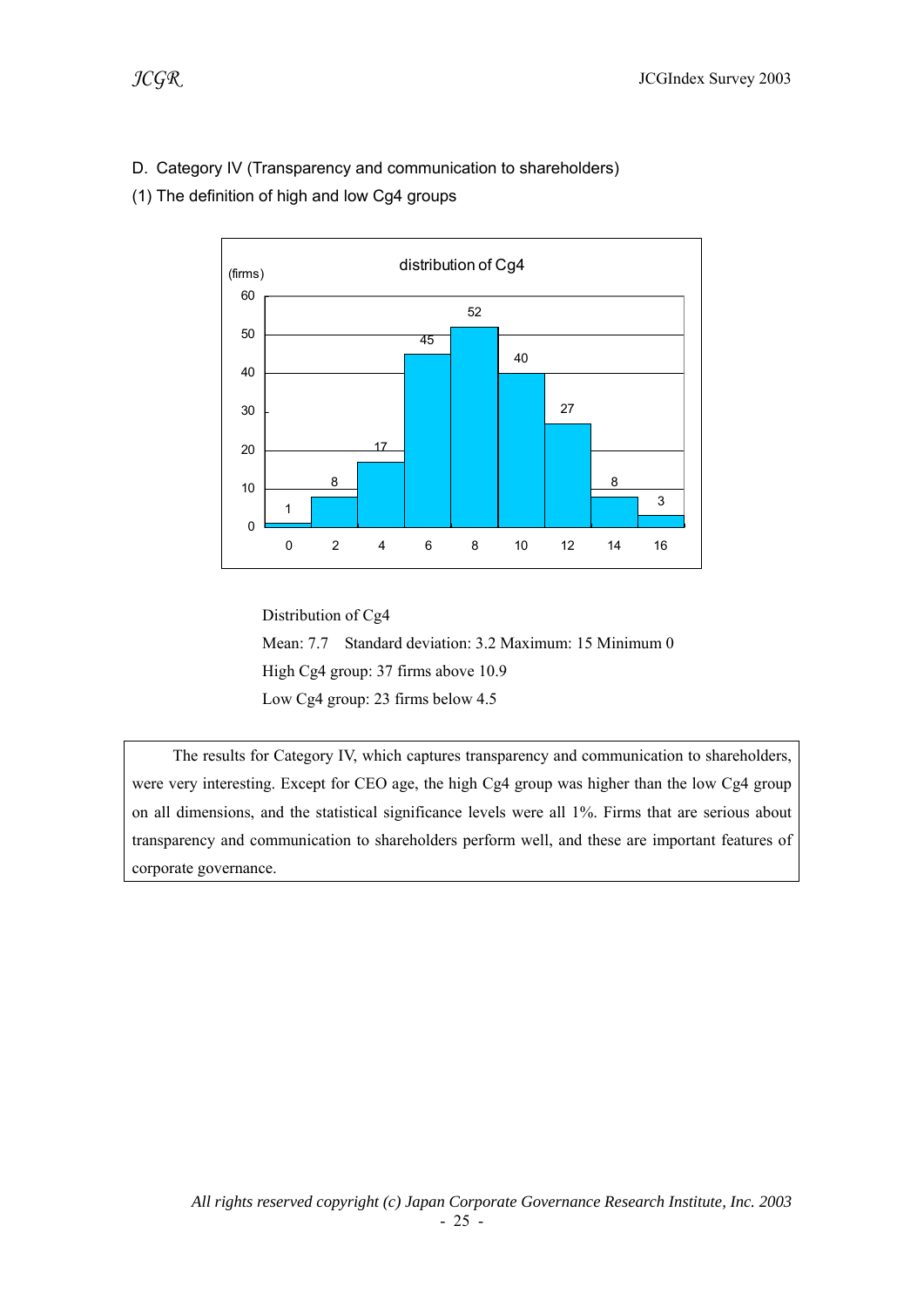### (2) Cg4 and firm characteristics

#### a. Cg4 and rate of foreign ownership

![](_page_25_Figure_4.jpeg)

b. Cg4 and CEO age

![](_page_25_Figure_6.jpeg)

### (3) Cg 4 and firm size

a. Cg4 and total assets (consolidated, 3 year average)

![](_page_25_Figure_9.jpeg)

 The high Cg4 group was significantly higher (1% level) than the low C4 group.

| All responding firms | 183 |
|----------------------|-----|
| High Cg4 group       | 36  |
| Low Cg4 group        | 23  |

 High Cg4 CEOs were slightly younger than low Cg4 CEOs, though this difference was not statistically significant (at the 10% level).

| All responding firms | 183 |
|----------------------|-----|
| High Cg4 group       | 35  |
| Low Cg4 group        | 22  |

| All responding firms | 179 |
|----------------------|-----|
| High Cg4 group       | 31  |
| Low Cg4 group        | 25  |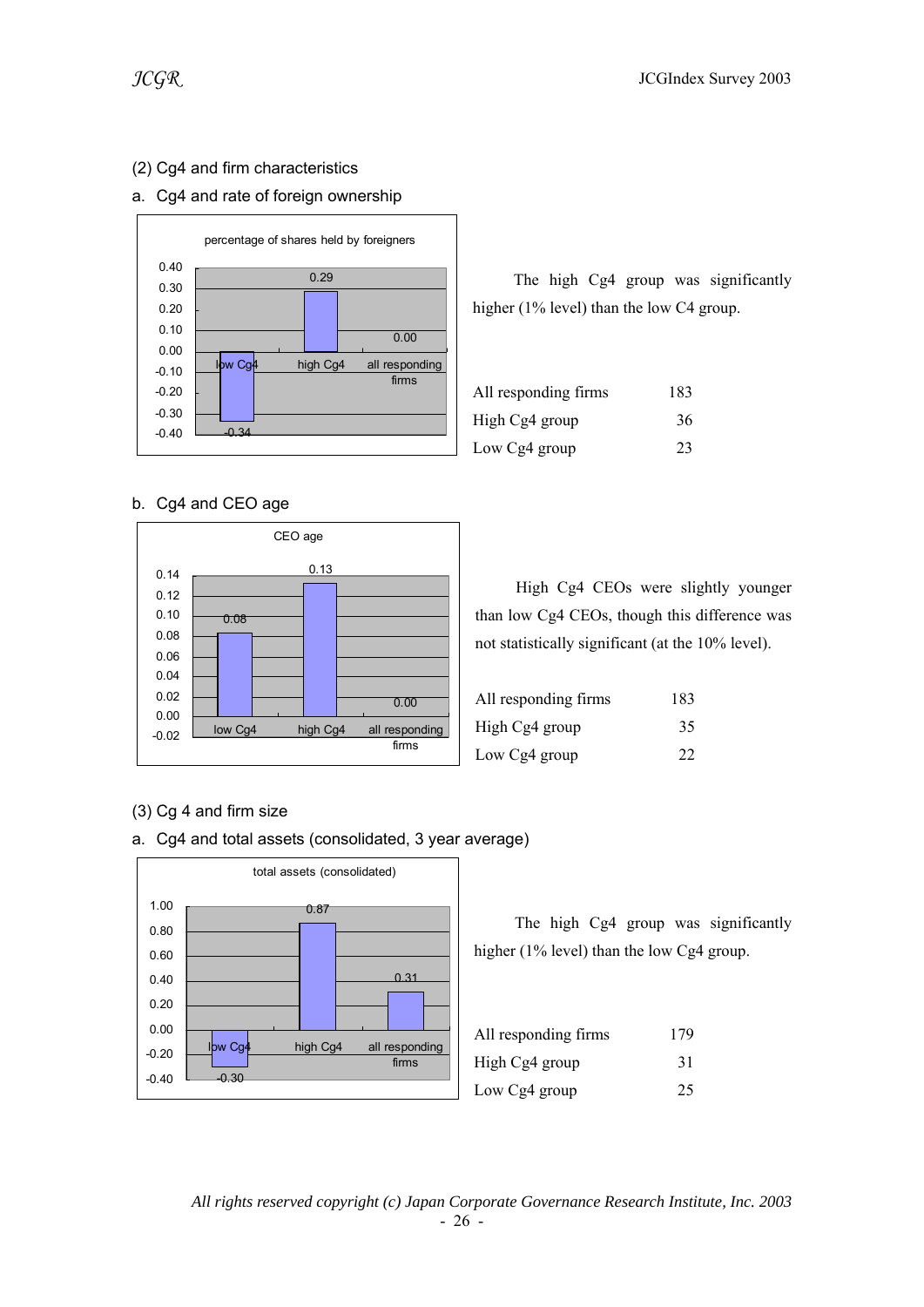![](_page_26_Figure_2.jpeg)

### b. Cg4 and sales (consolidated, 3 year average)

 The high Cg4 group was significantly higher (1% level) than the low Cg4 group.

| All responding firms | 179 |
|----------------------|-----|
| High Cg4 group       | 31  |
| Low Cg4 group        | 25  |

### c. Cg4 and number of employees (consolidated, 3 year average)

![](_page_26_Figure_7.jpeg)

 The high Cg4 group was significantly higher (1% level) than the low Cg4 group.

| All responding firms | 179 |
|----------------------|-----|
| High Cg4 group       | 31  |
| Low Cg4 group        | 25  |

#### (4) Cg4 and ROA and ROE

 The high Cg4 group was significantly higher than the low Cg4 group, for both 3 and 5 years and for both ROA and ROE.

#### a. Cg4 and ROA (consolidated, 3 and 5 year average)

![](_page_26_Figure_14.jpeg)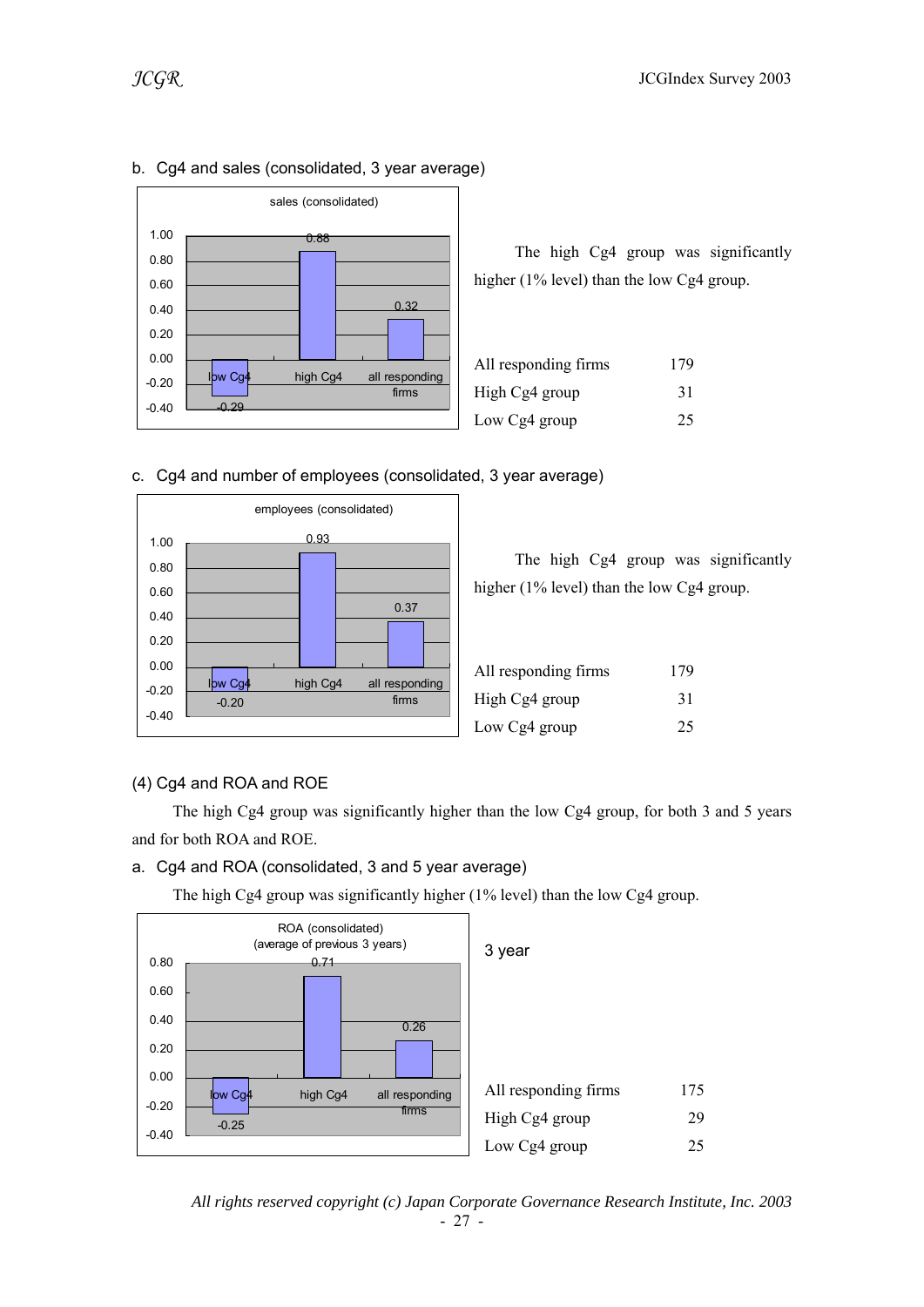![](_page_27_Figure_2.jpeg)

### b. Cg4 and ROE (consolidated, 3 and 5 year average)

![](_page_27_Figure_5.jpeg)

| All responding firms | 174 |
|----------------------|-----|
| High Cg4 group       | 29  |
| Low Cg4 group        | 24  |

![](_page_27_Figure_7.jpeg)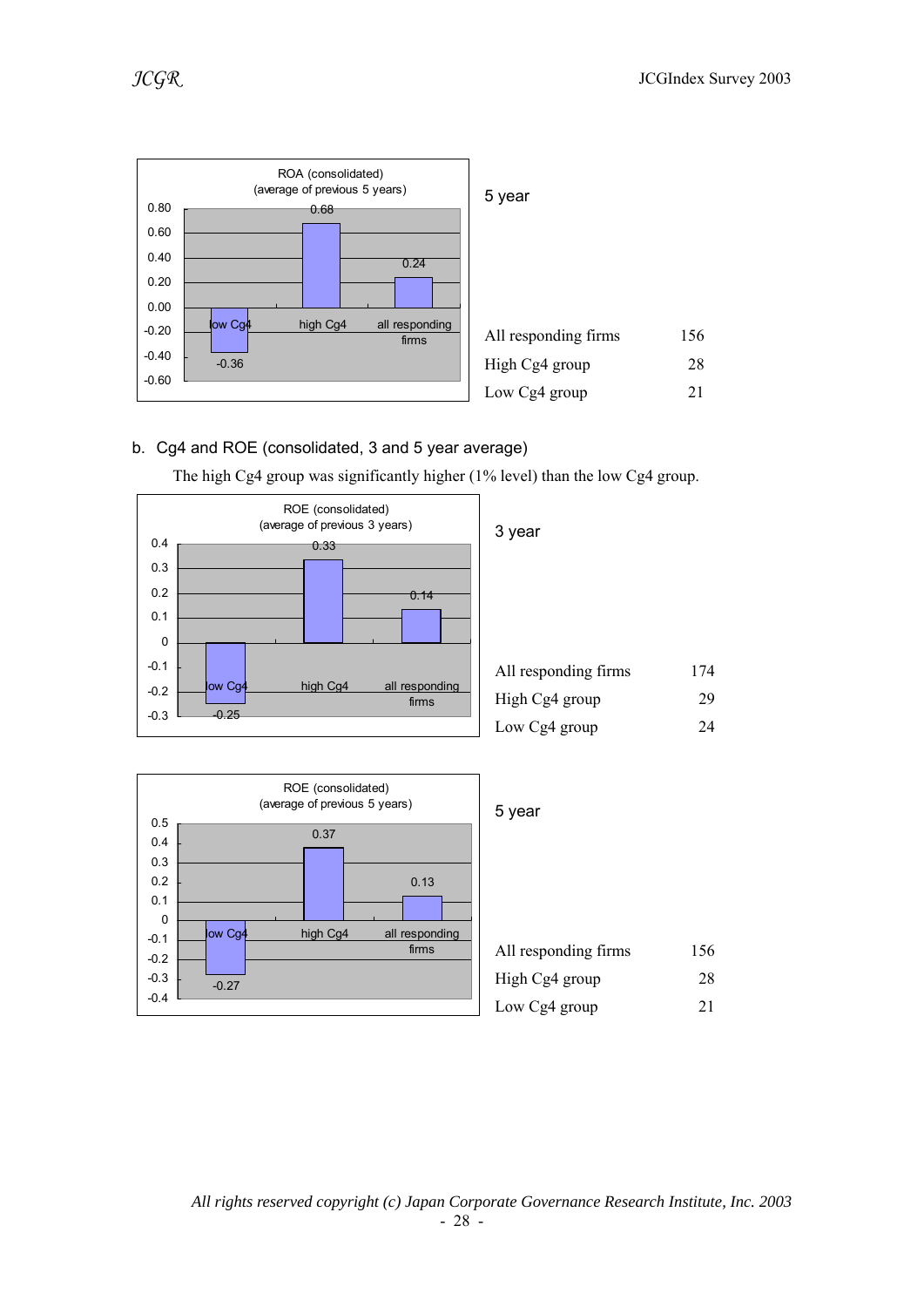### (5) Cg4 and stock returns

 The high Cg4 group was significantly higher (1% level) than the low Cg4 group, for both 3 and 5 years. Because we adjusted for risk by standardizing for industry, we did not calculate beta's.

![](_page_28_Figure_4.jpeg)

|         | return on common stock<br>(average of previous 5 years) |           |
|---------|---------------------------------------------------------|-----------|
| 0.80    | 0.66                                                    | 5 year    |
| 0.60    |                                                         |           |
| 0.40    | 0.20                                                    |           |
| 0.20    |                                                         |           |
| 0.00    |                                                         |           |
| $-0.20$ | lbw Cg4<br>high Cg4<br>all responding<br>firms          | All resp  |
| $-0.40$ | $-0.37$                                                 | High C    |
| $-0.60$ |                                                         | Low $C_1$ |

### (6) Cg4 and growth in number of employees

![](_page_28_Figure_7.jpeg)

| All responding firms | 166 |
|----------------------|-----|
| High Cg4 group       | 28  |
| Low Cg4 group        | 25  |

| All responding firms | 161 |
|----------------------|-----|
| High Cg4 group       | 27  |
| Low Cg4 group        | 25  |

| All responding firms | 181 |
|----------------------|-----|
| High Cg4 group       | 31  |
| Low Cg4 group        | 26  |